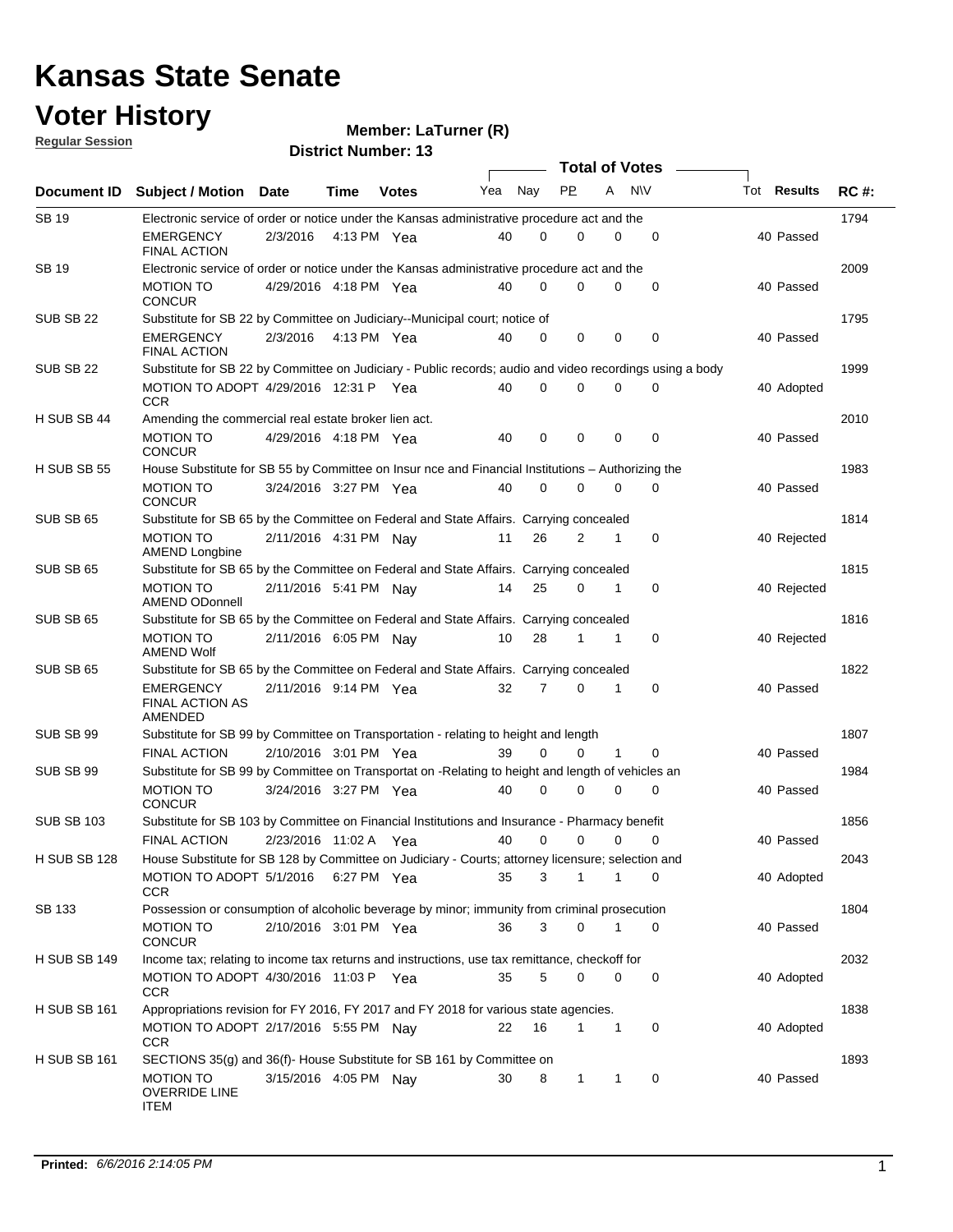### **Voter History**

| <b>Regular Session</b> |                                                                                                                                                                         |                        |      | $m$ ellinel. La juliel $(N)$ |     |          |             |          |                       |                      |             |
|------------------------|-------------------------------------------------------------------------------------------------------------------------------------------------------------------------|------------------------|------|------------------------------|-----|----------|-------------|----------|-----------------------|----------------------|-------------|
|                        |                                                                                                                                                                         |                        |      | <b>District Number: 13</b>   |     |          |             |          | <b>Total of Votes</b> |                      |             |
| Document ID            | Subject / Motion Date                                                                                                                                                   |                        | Time | <b>Votes</b>                 | Yea | Nay      | <b>PP</b>   | A        | <b>NV</b>             | Tot <b>Results</b>   | <b>RC#:</b> |
| H SUB HB 168           | House Substitute for SB 168 by Committee on Pensions and Benefits - Providing certain provisions                                                                        |                        |      |                              |     |          |             |          |                       |                      | 2022        |
|                        | MOTION TO ADOPT 4/30/2016 4:02 PM Yea<br><b>CCR</b>                                                                                                                     |                        |      |                              | 36  | 4        | 0           | 0        | 0                     | 40 Adopted           |             |
| <b>SUB SB 182</b>      | Substitute for SB 182 by Committee on Public Health and Welfare - department of health and                                                                              |                        |      |                              |     |          |             |          |                       |                      | 1796        |
|                        | EMERGENCY<br><b>FINAL ACTION AS</b><br>AMENDED                                                                                                                          | 2/3/2016               |      | 4:13 PM Yea                  | 40  | $\Omega$ | $\Omega$    | $\Omega$ | 0                     | 40 Passed            |             |
| <b>H SUB SB 193</b>    | Requiring a degree prospectus for postsecondary degree programs.                                                                                                        |                        |      |                              |     |          |             |          |                       |                      | 2033        |
|                        | MOTION TO ADOPT 4/30/2016 11:03 P Yea<br><b>CCR</b>                                                                                                                     |                        |      |                              | 39  | 1        | $\mathbf 0$ | 0        | $\mathbf 0$           | 40 Adopted           |             |
| SB 224                 | Emergency medical services board authority to impose fines, investigate and issue subpoenas.                                                                            |                        |      |                              |     |          |             |          |                       |                      | 2044        |
|                        | <b>MOTION TO</b><br><b>CONCUR</b>                                                                                                                                       | 5/1/2016 6:27 PM Yea   |      |                              | 35  | 4        | 0           | 1        | 0                     | 40 Passed            |             |
| SB 225                 | Interstate compact for recognition of emergency personnel licensure.<br><b>FINAL ACTION</b>                                                                             |                        |      |                              |     |          |             |          |                       | 40 Passed            | 1808        |
| <b>H SUB SB 227</b>    | House Substitute for SB 227 by Committee on Agriculture and Natural Resources - Enacting                                                                                | 2/10/2016 3:01 PM Yea  |      |                              | 39  | 0        | 0           | 1        | 0                     |                      | 2023        |
|                        | MOTION TO ADOPT 4/30/2016 4:02 PM Yea<br><b>CCR</b>                                                                                                                     |                        |      |                              | 39  | 1        | 0           | 0        | 0                     | 40 Adopted           |             |
| SB 242                 | Adding employees of the Kansas commission on veterans affairs office to the list of safety                                                                              |                        |      |                              |     |          |             |          |                       |                      | 1797        |
|                        | EMERGENCY<br><b>FINAL ACTION</b>                                                                                                                                        | 2/3/2016               |      | 4:13 PM Yea                  | 40  | 0        | 0           | 0        | 0                     | 40 Passed            |             |
| SB 243                 | State civil service board; transferred from the department of administration to the office of                                                                           |                        |      |                              |     |          |             |          |                       |                      | 1809        |
|                        | FINAL ACTION AS 2/10/2016 3:01 PM Yea<br>AMENDED                                                                                                                        |                        |      |                              | 39  | $\Omega$ | $\Omega$    | 1        | 0                     | 40 Passed            |             |
| <b>H SUB SB 245</b>    | House Substitute for SB 245 by Committee on Tran portation - Relating to a DUI memorial signage                                                                         |                        |      |                              |     |          |             |          |                       |                      | 1944        |
|                        | <b>MOTION TO</b><br><b>CONCUR</b>                                                                                                                                       | 3/22/2016 10:55 A Yea  |      |                              | 40  | 0        | 0           | $\Omega$ | $\Omega$              | 40 Passed            |             |
| SB 248                 | Title X funding priorities for family planning service providers.                                                                                                       |                        |      |                              |     |          |             |          |                       |                      | 2050        |
| <b>H SUB SB 249</b>    | MOTION TO ADOPT 5/1/2016 11:10 P Yea<br><b>CCR</b><br>House Substitute for SB 249 - Appropriations for FY 2016, FY 2017 and FY 2018 for various state agencies; omnibus |                        |      |                              | 32  | 8        | 0           | 0        | 0                     | 40 Adopted           | 2053        |
|                        | MOTION TO ADOPT 5/1/2016 11:59 P Yea                                                                                                                                    |                        |      |                              | 22  | 18       | 0           | 0        | 0                     | 40 Adopted           |             |
| SB 250                 | CCR<br>Joint committee on state building construction; reports of the secretary of administration.                                                                      |                        |      |                              |     |          |             |          |                       |                      | 1877        |
|                        | <b>MOTION TO</b>                                                                                                                                                        | 2/23/2016 12:49 P Yea  |      |                              | 40  | 0        | 0           | 0        | 0                     | 40 Passed            |             |
|                        | <b>CONCUR</b>                                                                                                                                                           |                        |      |                              |     |          |             |          |                       |                      |             |
| SB 250                 | Joint committee on state building construction; reports of the secretary of administration.                                                                             |                        |      |                              |     |          |             |          |                       |                      | 1892        |
|                        | <b>MOTION TO</b><br><b>OVERRIDE</b>                                                                                                                                     | 3/15/2016 3:47 PM Nay  |      |                              | 26  | 13       | 0           | 1        | 0                     | 40 Veto<br>sustained |             |
| <b>H SUB SB 255</b>    | Amending court docket fees and charges.                                                                                                                                 |                        |      |                              |     |          |             |          |                       |                      | 2047        |
|                        | MOTION TO<br><b>CONCUR</b>                                                                                                                                              | 5/1/2016               |      | 9:50 PM Yea                  | 40  | 0        | 0           | 0        | 0                     | 40 Passed            |             |
| <b>SUB SB 277</b>      | Substitute for SB 277 by Committee on Federal and State Affairs - Authorizing production of                                                                             |                        |      |                              |     |          |             |          |                       |                      | 1878        |
|                        | EMERGENCY<br><b>FINAL ACTION</b>                                                                                                                                        | 2/23/2016 12:49 P Yea  |      |                              | 40  | 0        | 0           | 0        | 0                     | 40 Passed            |             |
| <b>H SUB SB 280</b>    | Property tax; powers of taxing jurisdictions; valuation, appeals, procedure; ratio study,<br>MOTION TO ADOPT 5/1/2016 11:10 P Yea                                       |                        |      |                              | 40  | 0        | 0           | 0        | 0                     | 40 Adopted           | 2051        |
| H SUB SB 280           | <b>CCR</b><br>Changes in law relating to property taxation.                                                                                                             |                        |      |                              |     |          |             |          |                       |                      | 2054        |
|                        | MOTION TO                                                                                                                                                               | 6/1/2016 12:37 P Yea   |      |                              | 39  | 1        | 0           | 0        | 0                     | 40 Passed            |             |
| SB 312                 | <b>OVERRIDE</b><br>Extending the school district efficiency audit sunset and exemption time frame.                                                                      |                        |      |                              |     |          |             |          |                       |                      | 1805        |
|                        | <b>FINAL ACTION</b>                                                                                                                                                     | 2/10/2016 3:01 PM Yea  |      |                              | 39  | 0        | 0           | 1        | 0                     | 40 Passed            |             |
| SB 313                 | Limiting which government officials may receive information technology audit written reports.                                                                           |                        |      |                              |     |          |             |          |                       |                      | 1793        |
|                        | FINAL ACTION                                                                                                                                                            | 2/3/2016  4:13 PM  Yea |      |                              | 40  | 0        | 0           | 0        | 0                     | 40 Passed            |             |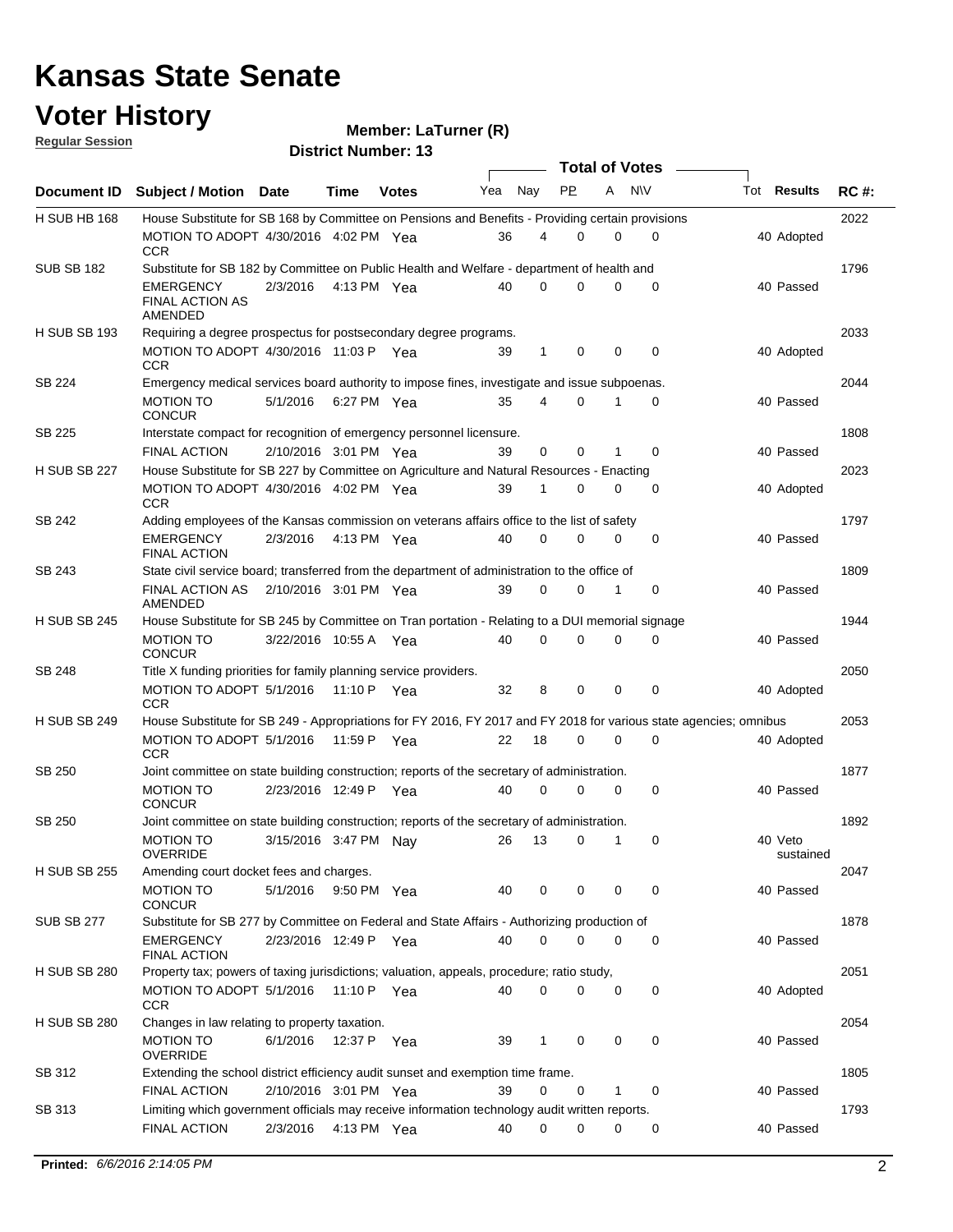### **Voter History**

**Member: LaTurner (R)** 

**Regular Session**

|                   |                                                                                                                 |                       |      |              |     |             |             |   | <b>Total of Votes</b> |                    |             |
|-------------------|-----------------------------------------------------------------------------------------------------------------|-----------------------|------|--------------|-----|-------------|-------------|---|-----------------------|--------------------|-------------|
| Document ID       | <b>Subject / Motion Date</b>                                                                                    |                       | Time | <b>Votes</b> | Yea | Nay         | <b>PP</b>   | A | <b>NV</b>             | Tot <b>Results</b> | <b>RC#:</b> |
| SB 314            | Extending the local food and farm task force.                                                                   |                       |      |              |     |             |             |   |                       |                    | 1847        |
|                   | <b>EMERGENCY</b><br><b>FINAL ACTION AS</b><br>AMENDED                                                           | 2/18/2016 6:35 PM Yea |      |              | 38  | 1           | 0           | 1 | 0                     | 40 Passed          |             |
| <b>SB 318</b>     | Utilities and state entities.                                                                                   |                       |      |              |     |             |             |   |                       |                    | 1813        |
|                   | <b>MOTION TO</b><br><b>AMEND Francisco</b>                                                                      | 2/11/2016 3:45 PM Yea |      |              | 15  | 24          | 0           | 1 | 0                     | 40 Rejected        |             |
| SB 318            | Utilities and state entities.                                                                                   |                       |      |              |     |             |             |   |                       |                    | 1821        |
|                   | <b>EMERGENCY</b><br><b>FINAL ACTION AS</b><br>AMENDED                                                           | 2/11/2016 9:14 PM Yea |      |              | 37  | 2           | $\mathbf 0$ | 1 | 0                     | 40 Passed          |             |
| SB 318            | Utilities and state entities.                                                                                   |                       |      |              |     |             |             |   |                       |                    | 1989        |
|                   | MOTION TO ADOPT 4/28/2016 2:54 PM Yea<br><b>CCR</b>                                                             |                       |      |              | 39  | 1           | 0           | 0 | 0                     | 40 Adopted         |             |
| SB 319            | Amending article reference for small claims venue.                                                              |                       |      |              |     |             |             |   |                       |                    | 1789        |
|                   | <b>FINAL ACTION</b>                                                                                             | 1/28/2016 3:55 PM Yea |      |              | 40  | $\mathbf 0$ | 0           | 0 | 0                     | 40 Passed          |             |
| SB 319            | Civil procedure; enacting the public speech protection act; limiting certain habeas corpus actions; amending    |                       |      |              |     |             |             |   |                       |                    | 2000        |
|                   | MOTION TO ADOPT 4/29/2016 12:31 P Yea<br>CCR.                                                                   |                       |      |              | 40  | $\mathbf 0$ | 0           | 0 | 0                     | 40 Adopted         |             |
| SB 321            | Eliminating conditions upon the protective filing of wills.                                                     |                       |      |              |     |             |             |   |                       |                    | 1790        |
|                   | <b>FINAL ACTION</b>                                                                                             | 1/28/2016 3:55 PM Yea |      |              | 40  | 0           | 0           | 0 | 0                     | 40 Passed          |             |
| SB 321            | Eliminating conditions upon the protective filing of wills.<br><b>MOTION TO</b>                                 | 4/29/2016 4:18 PM Yea |      |              | 40  | $\mathbf 0$ | 0           | 0 | 0                     | 40 Passed          | 2011        |
| <b>SUB SB 323</b> | <b>CONCUR</b><br>Substitute for SB 323 by Committee Education - Creating the Jason Flatt act; requiring suicide |                       |      |              |     |             |             |   |                       |                    | 1839        |
|                   | <b>FINAL ACTION</b>                                                                                             | 2/18/2016 3:14 PM Yea |      |              | 38  | 1           | 0           | 1 | 0                     | 40 Passed          |             |
| <b>SUB SB 323</b> | Substitute for SB 323 by Committee on Education - Providing a cap on capital improvement state aid and          |                       |      |              |     |             |             |   |                       |                    | 2024        |
|                   | MOTION TO ADOPT 4/30/2016 4:02 PM Yea<br><b>CCR</b>                                                             |                       |      |              | 40  | $\mathbf 0$ | 0           | 0 | 0                     | 40 Adopted         |             |
| SB 325            | Allowing prosecutor access to child in need of care records.                                                    |                       |      |              |     |             |             |   |                       |                    | 1830        |
|                   | <b>FINAL ACTION</b>                                                                                             | 2/17/2016 3:20 PM Yea |      |              | 40  | 0           | 0           | 0 | 0                     | 40 Passed          |             |
| SB 325            | Allowing prosecutor access to child in need of care records.                                                    |                       |      |              |     |             |             |   |                       |                    | 2034        |
|                   | MOTION TO ADOPT 4/30/2016 11:03 P Yea<br><b>CCR</b>                                                             |                       |      |              | 40  | $\mathbf 0$ | 0           | 0 | 0                     | 40 Adopted         |             |
| SB 326            | Increasing production limits for microbreweries.                                                                |                       |      |              |     |             |             |   |                       |                    | 1879        |
|                   | <b>EMERGENCY</b><br>FINAL ACTION AS<br>AMENDED                                                                  | 2/23/2016 12:49 P Yea |      |              | 40  | $\mathbf 0$ | 0           | 0 | 0                     | 40 Passed          |             |
| SB 326            | Increasing production limits for microbreweries.                                                                |                       |      |              |     |             |             |   |                       |                    | 2012        |
|                   | MOTION TO ADOPT 4/29/2016 4:18 PM Yea<br>CCR                                                                    |                       |      |              | 40  | 0           | 0           | 0 | 0                     | 40 Adopted         |             |
| SB 329            | Clarifying approval of a change application for place of use for multi-year flex accounts.                      |                       |      |              |     |             |             |   |                       |                    | 1831        |
|                   | FINAL ACTION AS 2/17/2016 3:20 PM Yea<br>AMENDED                                                                |                       |      |              | 40  | $\mathbf 0$ | 0           | 0 | 0                     | 40 Passed          |             |
| SB 330            | Establishing the Kansas conservation reserve enhancement program.                                               |                       |      |              |     |             |             |   |                       |                    | 1857        |
|                   | FINAL ACTION AS  2/23/2016  11:02 A  Yea<br>AMENDED                                                             |                       |      |              | 40  | 0           | 0           | 0 | $\mathbf 0$           | 40 Passed          |             |
| SB 334            | Requiring notice to the attorney general before any Kansas court determines that a statute or                   |                       |      |              |     |             |             |   |                       |                    | 1832        |
|                   | FINAL ACTION                                                                                                    | 2/17/2016 3:20 PM Yea |      |              | 40  | 0           | 0           | 0 | 0                     | 40 Passed          |             |
| <b>SUB SB 335</b> | Senate Substitute for SB 335 by Committee on Transportation - Relating to registration,                         |                       |      |              |     |             |             |   |                       |                    | 1849        |
|                   | <b>MOTION TO</b><br><b>AMEND Pettey</b>                                                                         | 2/22/2016 3:17 PM Nay |      |              | 15  | 20          | 5           | 0 | 0                     | 40 Rejected        |             |
| <b>SUB SB 335</b> | Senate Substitute for SB 335 by Committee on Transportation - Relating to registration,                         |                       |      |              |     |             |             |   |                       |                    | 1858        |
|                   | FINAL ACTION AS<br>AMENDED                                                                                      | 2/23/2016 11:02 A Yea |      |              | 24  | 14          | 2           | 0 | 0                     | 40 Passed          |             |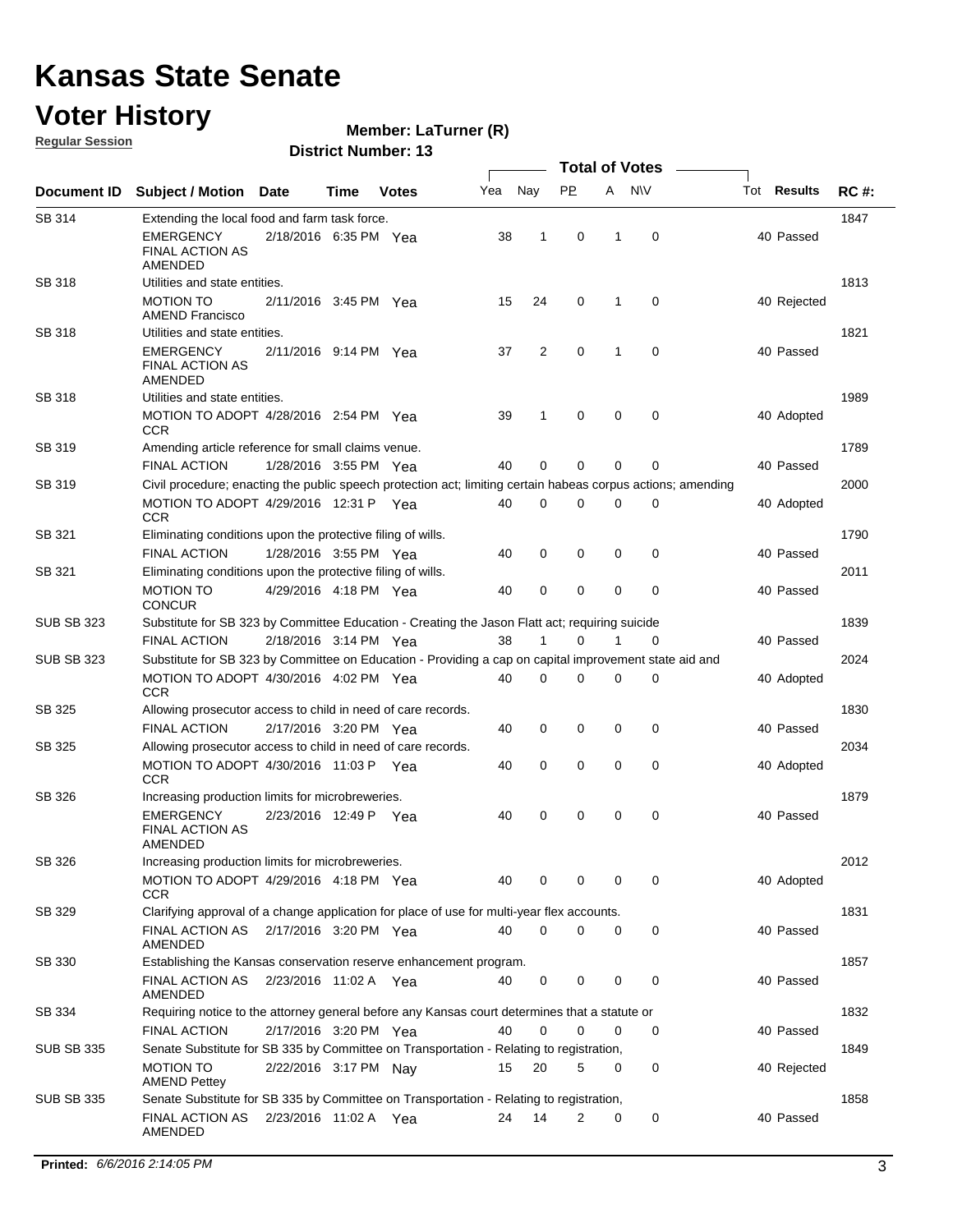### **Voter History**

**Member: LaTurner (R)** 

**Regular Session**

|                     |                                                                                                |                       |             |              |     |             |              | <b>Total of Votes</b> |             |                    |             |
|---------------------|------------------------------------------------------------------------------------------------|-----------------------|-------------|--------------|-----|-------------|--------------|-----------------------|-------------|--------------------|-------------|
| Document ID         | <b>Subject / Motion</b>                                                                        | Date                  | Time        | <b>Votes</b> | Yea | Nay         | <b>PP</b>    | A                     | <b>NV</b>   | Tot <b>Results</b> | <b>RC#:</b> |
| <b>SB 337</b>       | Creating a penalty for failure to report annual water use.                                     |                       |             |              |     |             |              |                       |             |                    | 1833        |
|                     | FINAL ACTION AS<br><b>AMENDED</b>                                                              | 2/17/2016 3:20 PM Yea |             |              | 39  | 1           | 0            | 0                     | 0           | 40 Passed          |             |
| <b>H SUB SB 337</b> | House Substitute for SB 337 by Committee on Agriculture and Natural Resources - Water;         |                       |             |              |     |             |              |                       |             |                    | 2025        |
|                     | MOTION TO ADOPT 4/30/2016 4:02 PM Yea<br><b>CCR</b>                                            |                       |             |              | 39  | 1           | 0            | 0                     | 0           | 40 Adopted         |             |
| <b>SB 338</b>       | Rehabilitation of abandoned property by cities.                                                |                       |             |              |     |             |              |                       |             |                    | 1859        |
|                     | FINAL ACTION AS  2/23/2016  11:02 A  Yea<br>AMENDED                                            |                       |             |              | 32  | 8           | 0            | $\mathbf 0$           | 0           | 40 Passed          |             |
| SB 341              | Allowing step therapy for medicaid patients.                                                   |                       |             |              |     |             |              |                       |             |                    | 1800        |
|                     | Sustain ruling of<br><b>Rules Committee</b>                                                    | 2/9/2016              | 4:15 PM     | Nav          | 22  | 15          | $\mathbf{1}$ | $\overline{2}$        | $\mathbf 0$ | 40 Passed          |             |
| SB 341              | Allowing step therapy for medicaid patients.                                                   |                       |             |              |     |             |              |                       |             |                    | 1801        |
|                     | <b>MOTION TO</b><br><b>AMEND Smith</b>                                                         | 2/9/2016              | 4:19 PM     | Nav          | 13  | 23          | 0            | 4                     | 0           | 40 Rejected        |             |
| SB 341              | Allowing step therapy for medicaid patients.                                                   |                       |             |              |     |             |              |                       |             |                    | 1802        |
|                     | <b>MOTION TO</b><br>AMEND Schmidt V                                                            | 2/9/2016              | 4:30 PM     | Nav          | 11  | 25          | 0            | 4                     | 0           | 40 Rejected        |             |
| SB 341              | Allowing step therapy for medicaid patients.                                                   |                       |             |              |     |             |              |                       |             |                    | 1803        |
|                     | <b>MOTION TO</b><br>AMEND Schmidt V                                                            | 2/9/2016              | 4:56 PM Yea |              | 27  | 8           | 0            | 5                     | 0           | 40 Adopted         |             |
| SB 341              | Allowing step therapy for medicaid patients.                                                   |                       |             |              |     |             |              |                       |             |                    | 1810        |
|                     | <b>FINAL ACTION AS</b><br>AMENDED                                                              | 2/10/2016 3:01 PM Yea |             |              | 23  | 16          | 0            | 1                     | $\mathbf 0$ | 40 Passed          |             |
| SB 342              | Creating the student online personal protection act.                                           |                       |             |              |     |             |              |                       |             |                    | 1885        |
|                     | <b>EMERGENCY</b><br><b>FINAL ACTION AS</b><br>AMENDED                                          | 3/10/2016 4:33 PM Yea |             |              | 39  | $\mathbf 0$ | 0            | 1                     | 0           | 40 Passed          |             |
| SB 349              | Hazardous materials endorsement exemption.                                                     |                       |             |              |     |             |              |                       |             |                    | 1811        |
|                     | <b>FINAL ACTION AS</b><br>AMENDED                                                              | 2/10/2016 3:01 PM Yea |             |              | 39  | 0           | 0            | 1                     | 0           | 40 Passed          |             |
| SB 352              | Amending nonresident real estate broker and salesperson license requirements.                  |                       |             |              |     |             |              |                       |             |                    | 1840        |
|                     | <b>FINAL ACTION</b>                                                                            | 2/18/2016 3:14 PM Yea |             |              | 39  | 0           | 0            | 1                     | 0           | 40 Passed          |             |
| SB 353              | Allowing exemption of certain federal property without an order of the board of tax appeals.   |                       |             |              |     |             |              |                       |             |                    | 1958        |
|                     | <b>EMERGENCY</b><br><b>FINAL ACTION</b>                                                        | 3/22/2016 7:20 PM Yea |             |              | 40  | 0           | 0            | 0                     | 0           | 40 Passed          |             |
| <b>SUB SB 356</b>   | Substitute for SB 356 by Committee on Education - Amendments regarding school district capital |                       |             |              |     |             |              |                       |             |                    | 1967        |
|                     | EFA SUB BILL AS<br>AMENDED                                                                     | 3/23/2016 6:03 PM Nay |             |              | 27  | 12          | 1            | 0                     | 0           | 40 Passed          |             |
| SB 358              | Amending the nurse educator service scholarship program act.                                   |                       |             |              |     |             |              |                       |             |                    | 1834        |
|                     | FINAL ACTION AS<br>AMENDED                                                                     | 2/17/2016 3:20 PM Yea |             |              | 40  | 0           | 0            | 0                     | 0           | 40 Passed          |             |
| SB 359              | Concerning property taxation; relating to county appraisers, market study analysis,            |                       |             |              |     |             |              |                       |             |                    | 1959        |
|                     | <b>EMERGENCY</b><br><b>FINAL ACTION AS</b><br>AMENDED                                          | 3/22/2016 7:20 PM Yea |             |              | 40  | 0           | 0            | 0                     | 0           | 40 Passed          |             |
| SB 361              | Open records act; definitions, public agency and public record.                                |                       |             |              |     |             |              |                       |             |                    | 1841        |
|                     | FINAL ACTION AS<br>AMENDED                                                                     | 2/18/2016 3:14 PM Yea |             |              | 39  | 0           | 0            | 1                     | 0           | 40 Passed          |             |
| SB 362              | Adding electronically stored information to the criminal justice information system; amending  |                       |             |              |     |             |              |                       |             |                    | 1860        |
|                     | <b>FINAL ACTION</b>                                                                            | 2/23/2016 11:02 A Yea |             |              | 39  | 1           | 0            | 0                     | 0           | 40 Passed          |             |
| SB 363              | Relating to licensure of acupuncturists.                                                       |                       |             |              |     |             |              |                       |             |                    | 1934        |
|                     | FINAL ACTION AS<br>AMENDED                                                                     | 3/22/2016 10:46 A     |             | Yea          | 38  | 2           | 0            | 0                     | 0           | 40 Passed          |             |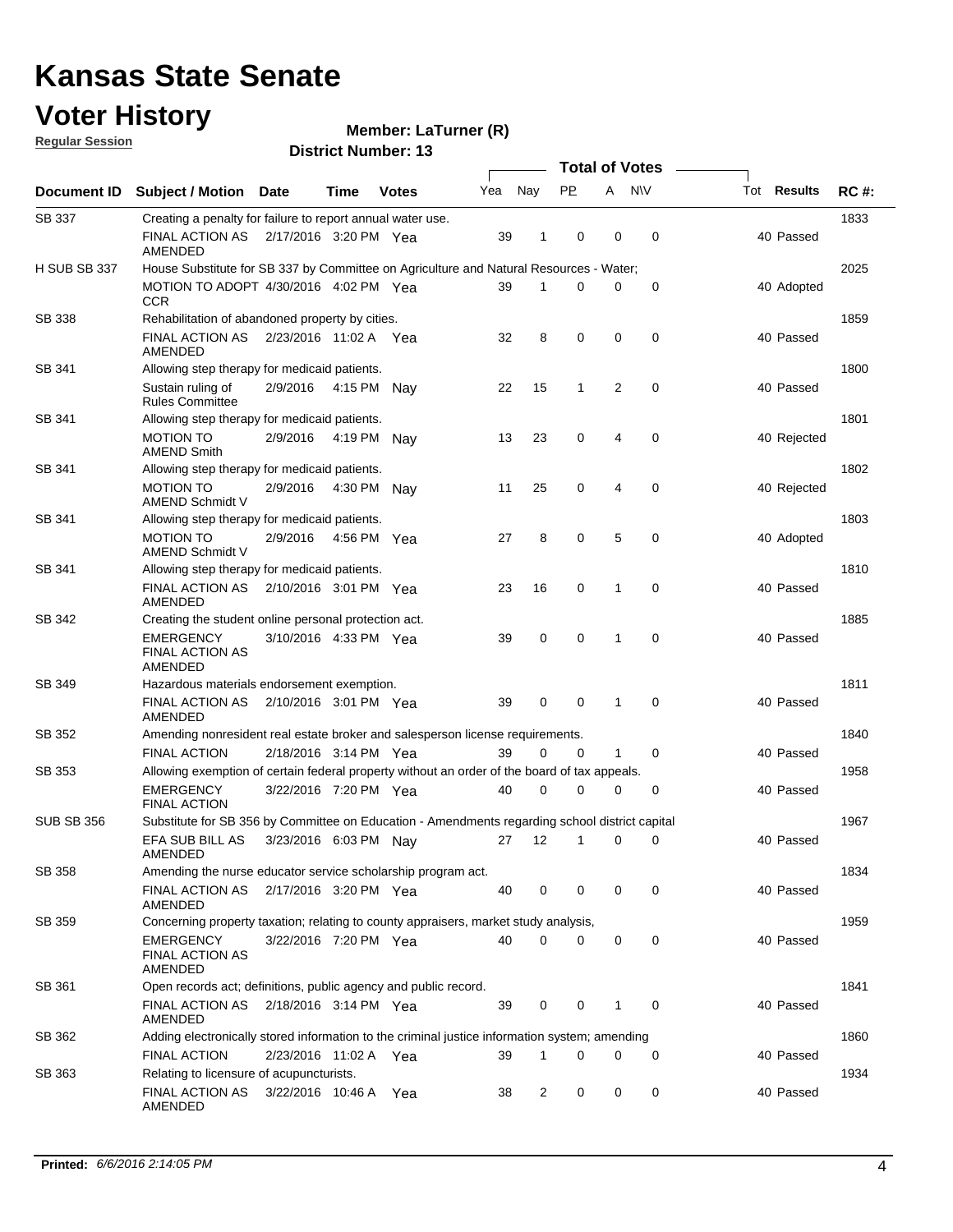#### **Voter History**

**Regular Session**

| <u>INGUMAL OGGSION</u> |                                                                                                                              |                       |             | <b>District Number: 13</b> |     |             |           |              |                  |                    |             |
|------------------------|------------------------------------------------------------------------------------------------------------------------------|-----------------------|-------------|----------------------------|-----|-------------|-----------|--------------|------------------|--------------------|-------------|
|                        |                                                                                                                              |                       |             |                            |     |             |           |              | Total of Votes – |                    |             |
| Document ID            | <b>Subject / Motion Date</b>                                                                                                 |                       | Time        | <b>Votes</b>               | Yea | Nay         | <b>PP</b> | A            | <b>NV</b>        | Tot <b>Results</b> | <b>RC#:</b> |
| SB 365                 | Enacting the contaminated property redevelopment act.                                                                        |                       |             |                            |     |             |           |              |                  |                    | 1861        |
|                        | FINAL ACTION AS 2/23/2016 11:02 A Yea<br>AMENDED                                                                             |                       |             |                            | 36  |             | 0         | 0            | $\mathbf 0$      | 40 Passed          |             |
| SB 366                 | Prohibiting price controls on the purchase or sale of private residential or commercial                                      |                       |             |                            |     |             |           |              |                  |                    | 1862        |
|                        | <b>FINAL ACTION</b>                                                                                                          | 2/23/2016 11:02 A Yea |             |                            | 34  | 6           | 0         | 0            | 0                | 40 Passed          |             |
| SB 366                 | Concerning local governmental regulatory authority; price controls on real estate transactions; food labeling, distribution, |                       |             |                            |     |             |           |              |                  |                    | 2040        |
|                        | MOTION TO ADOPT 5/1/2016<br><b>CCR</b>                                                                                       |                       | 4:49 PM Yea |                            | 32  | 6           | 2         | 0            | 0                | 40 Adopted         |             |
| SB 367                 | Amendments to the juvenile justice system.                                                                                   |                       |             |                            |     |             |           |              |                  |                    | 1880        |
|                        | <b>EMERGENCY</b><br><b>FINAL ACTION AS</b><br>AMENDED                                                                        | 2/23/2016 12:49 P Yea |             |                            | 38  | 2           | 0         | $\mathbf 0$  | $\mathbf 0$      | 40 Passed          |             |
| SB 367                 | Amendments to the juvenile justice system                                                                                    |                       |             |                            |     |             |           |              |                  |                    | 1986        |
|                        | MOTION TO ADOPT 3/24/2016 3:27 PM Yea<br><b>CCR</b>                                                                          |                       |             |                            | 40  | 0           | 0         | 0            | 0                | 40 Adopted         |             |
| SB 369                 | Modernizing the Kansas mortgage business act.                                                                                |                       |             |                            |     |             |           |              |                  |                    | 1835        |
|                        | <b>FINAL ACTION</b>                                                                                                          | 2/17/2016 3:20 PM Yea |             |                            | 40  | $\mathbf 0$ | 0         | 0            | $\mathbf 0$      | 40 Passed          |             |
| SB 370                 | Expanding the types of claims for payment of proceeds statutes.                                                              |                       |             |                            |     |             |           |              |                  |                    | 1836        |
|                        | <b>FINAL ACTION</b>                                                                                                          | 2/17/2016 3:20 PM Yea |             |                            | 40  | 0           | 0         | 0            | $\mathbf 0$      | 40 Passed          |             |
| SB 372                 | Amendments to Kansas public assistance eligibility, limitations and verification.                                            |                       |             |                            |     |             |           |              |                  |                    | 1843        |
|                        | <b>MOTION TO</b><br><b>AMEND Haley</b>                                                                                       | 2/18/2016 6:03 PM Nav |             |                            | 3   | 31          | 4         | 2            | 0                | 40 Rejected        |             |
| <b>SB 372</b>          | Amendments to Kansas public assistance eligibility, limitations and verification.                                            |                       |             |                            |     |             |           |              |                  |                    | 1848        |
|                        | <b>EMERGENCY</b><br><b>FINAL ACTION AS</b><br>AMENDED                                                                        | 2/18/2016 6:35 PM Yea |             |                            | 31  | 8           | 0         | 1            | 0                | 40 Passed          |             |
| SB 373                 | Driver's license operation of vehicle with temporary registration.                                                           |                       |             |                            |     |             |           |              |                  |                    | 1806        |
|                        | <b>FINAL ACTION</b>                                                                                                          | 2/10/2016 3:01 PM Yea |             |                            | 39  | 0           | 0         | 1            | 0                | 40 Passed          |             |
| SB 373                 | Authorizing the director of the Kansas Turnpike Authority to instruct the division of vehicles to require payment of         |                       |             |                            |     |             |           |              |                  |                    | 1990        |
|                        | MOTION TO ADOPT 4/28/2016 2:54 PM Nav<br><b>CCR</b>                                                                          |                       |             |                            | 36  | 4           | 0         | 0            | 0                | 40 Adopted         |             |
| SB 374                 | Amending requirements for justification and approval of sureties.                                                            |                       |             |                            |     |             |           |              |                  |                    | 1863        |
|                        | FINAL ACTION AS<br><b>AMENDED</b>                                                                                            | 2/23/2016 11:07 A Yea |             |                            | 38  | 2           | 0         | 0            | $\mathbf 0$      | 40 Passed          |             |
| SB 375                 | Changing the definition of "significantly subaverage general intellectual functioning"                                       |                       |             |                            |     |             |           |              |                  |                    | 1844        |
|                        | <b>EMERGENCY</b><br><b>FINAL ACTION AS</b><br>AMENDED                                                                        | 2/18/2016 6:35 PM Yea |             |                            | 39  | 0           | 0         | 1            | 0                | 40 Passed          |             |
| SB 376                 | Amending law enforcement duties concerning missing person reports.                                                           |                       |             |                            |     |             |           |              |                  |                    | 1845        |
|                        | <b>EMERGENCY</b><br>FINAL ACTION AS<br>AMENDED                                                                               | 2/18/2016 6:35 PM Yea |             |                            | 39  | 0           | 0         | $\mathbf{1}$ | 0                | 40 Passed          |             |
| SB 379                 | Farm wineries; licenses; no term of residency.                                                                               |                       |             |                            |     |             |           |              |                  |                    | 1886        |
|                        | <b>EMERGENCY</b><br><b>FINAL ACTION AS</b><br>AMENDED                                                                        | 3/10/2016 4:33 PM Yea |             |                            | 39  | 0           | 0         | $\mathbf{1}$ | 0                | 40 Passed          |             |
| SB 382                 | Repealing requirement that wrecker and towing service providers file notices, publications                                   |                       |             |                            |     |             |           |              |                  |                    | 1853        |
|                        | <b>FINAL ACTION</b>                                                                                                          | 2/23/2016 11:02 A Yea |             |                            | 40  | 0           | 0         | 0            | 0                | 40 Passed          |             |
| SB 387                 | Legalizing certain savings account promotions.                                                                               |                       |             |                            |     |             |           |              |                  |                    | 1864        |
|                        | FINAL ACTION AS<br>AMENDED                                                                                                   | 2/23/2016 11:07 A Yea |             |                            | 40  | 0           | 0         | 0            | 0                | 40 Passed          |             |
| SB 387                 | Establishing the pooled money investment board as a separate state agency for purposes of budget                             |                       |             |                            |     |             |           |              |                  |                    | 1991        |
|                        | MOTION TO ADOPT 4/28/2016 2:54 PM Yea<br><b>CCR</b>                                                                          |                       |             |                            | 40  | 0           | 0         | 0            | 0                | 40 Adopted         |             |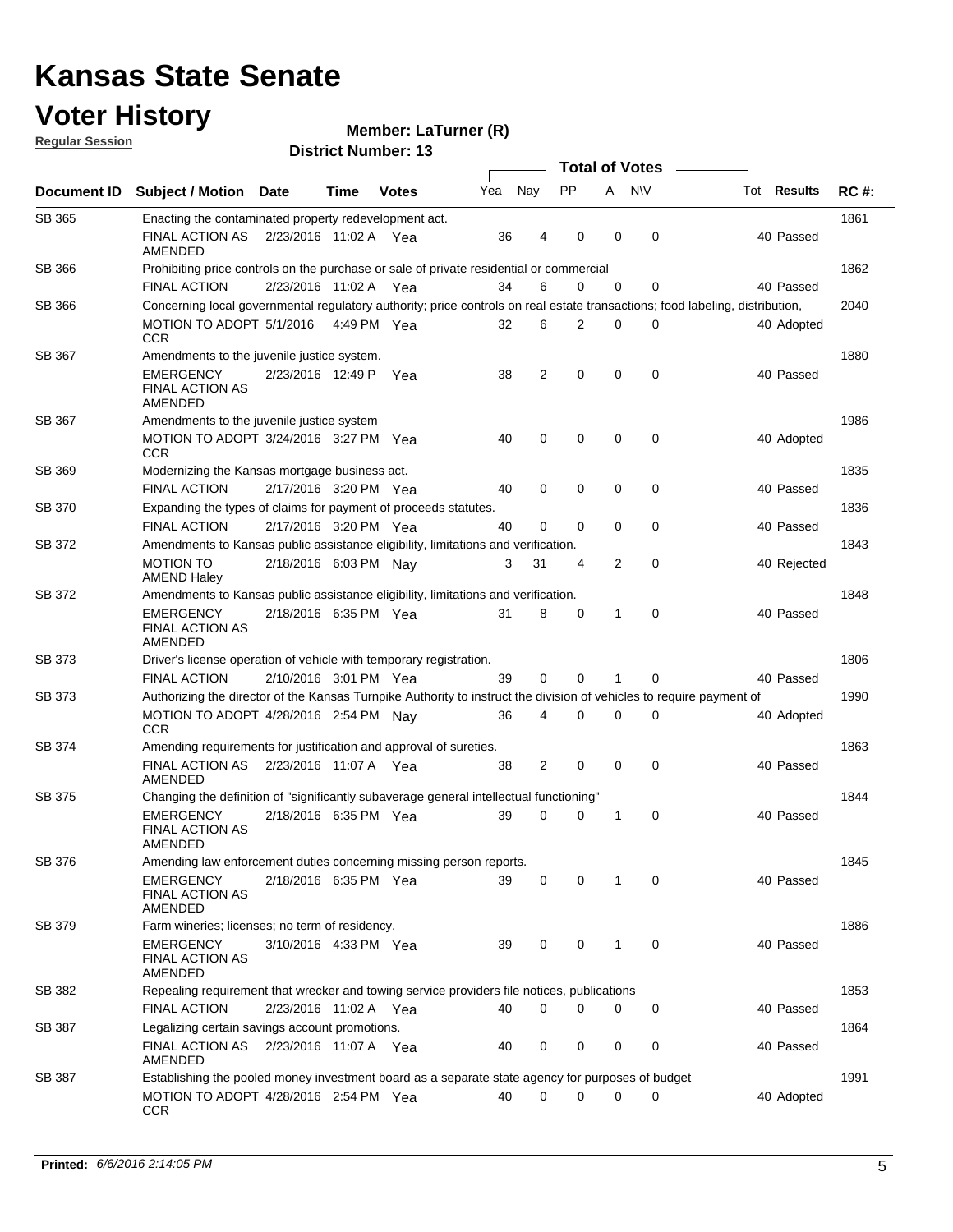### **Voter History**

**Regular Session**

**LaTurner (R)**

| <u>noquial ocoolori</u> |                                                                                                   |                       |             | <b>District Number: 13</b> |     |          |              |              |                       |                    |             |
|-------------------------|---------------------------------------------------------------------------------------------------|-----------------------|-------------|----------------------------|-----|----------|--------------|--------------|-----------------------|--------------------|-------------|
|                         |                                                                                                   |                       |             |                            |     |          |              |              | <b>Total of Votes</b> |                    |             |
| Document ID             | <b>Subject / Motion</b>                                                                           | Date                  | <b>Time</b> | <b>Votes</b>               | Yea | Nay      | <b>PP</b>    | A            | N\V                   | Tot <b>Results</b> | <b>RC#:</b> |
| <b>SB 388</b>           | Requiring the state board of regents to adopt a policy on awarding credit hours based on CLEP     |                       |             |                            |     |          |              |              |                       |                    | 1887        |
|                         | EMERGENCY<br><b>FINAL ACTION AS</b><br><b>AMENDED</b>                                             | 3/10/2016 4:33 PM Yea |             |                            | 39  | 0        | 0            | 1            | 0                     | 40 Passed          |             |
| <b>SB 388</b>           | Requiring the state board of regents to adopt a policy on awarding credit hours based on CLEP     |                       |             |                            |     |          |              |              |                       |                    | 2026        |
|                         | MOTION TO ADOPT 4/30/2016 4:02 PM Yea<br><b>CCR</b>                                               |                       |             |                            | 15  | 25       | $\mathbf 0$  | 0            | $\mathbf 0$           | 40 Not adopted     |             |
| SB 390                  | Amending the state banking code.                                                                  |                       |             |                            |     |          |              |              |                       |                    | 1837        |
|                         | FINAL ACTION AS 2/17/2016 3:20 PM Yea<br>AMENDED                                                  |                       |             |                            | 40  | 0        | 0            | 0            | $\mathbf 0$           | 40 Passed          |             |
| SB 390                  | Amending the state banking code.                                                                  |                       |             |                            |     |          |              |              |                       |                    | 1992        |
|                         | MOTION TO ADOPT 4/28/2016 2:54 PM Yea<br><b>CCR</b>                                               |                       |             |                            | 40  | 0        | 0            | 0            | 0                     | 40 Adopted         |             |
| SB 391                  | Creating the crimes of unlawful transmission of a visual depiction of a child and unlawful        |                       |             |                            |     |          |              |              |                       |                    | 1865        |
|                         | <b>FINAL ACTION AS</b><br>AMENDED                                                                 | 2/23/2016 11:07 A Yea |             |                            | 40  | 0        | $\Omega$     | $\Omega$     | 0                     | 40 Passed          |             |
| SB 392                  | Amending provisions relating to a request for final disposition of detainer by prisoners.         |                       |             |                            |     |          |              |              |                       |                    | 1866        |
|                         | <b>FINAL ACTION</b>                                                                               | 2/23/2016 11:07 A     |             | Yea                        | 40  | 0        | 0            | $\mathbf 0$  | 0                     | 40 Passed          |             |
| SB 393                  | Consideration of domestic abuse in determining the issue of custody, residency and parenting      |                       |             |                            |     |          |              |              |                       |                    | 1881        |
|                         | <b>EMERGENCY</b><br><b>FINAL ACTION</b>                                                           | 2/23/2016 12:49 P Yea |             |                            | 40  | 0        | 0            | 0            | 0                     | 40 Passed          |             |
| SB 395                  | Limiting length of legislative session to 100 calendar days in odd-numbered years and 60          |                       |             |                            |     |          |              |              |                       |                    | 1842        |
|                         | <b>FINAL ACTION AS</b><br>AMENDED                                                                 | 2/18/2016 3:14 PM Yea |             |                            | 25  | 11       | 3            | $\mathbf{1}$ | 0                     | 40 Passed          |             |
| SB 402                  | Charitable healthcare providers; continuing education credits for gratuitous care of              |                       |             |                            |     |          |              |              |                       |                    | 1867        |
|                         | FINAL ACTION AS<br>AMENDED                                                                        | 2/23/2016 11:07 A Yea |             |                            | 40  | $\Omega$ | 0            | 0            | 0                     | 40 Passed          |             |
| <b>H SUB SB 402</b>     | Public assistance; eligibility and limitations; step therapy under medicaid.                      |                       |             |                            |     |          |              |              |                       |                    | 2052        |
|                         | MOTION TO ADOPT 5/1/2016<br><b>CCR</b>                                                            |                       | 11:59 P     | Yea                        | 27  | 13       | 0            | $\mathbf 0$  | 0                     | 40 Adopted         |             |
| SB 404                  | Authorizing the state board of regents on behalf of Kansas state university to sell               |                       |             |                            |     |          |              |              |                       |                    | 1900        |
|                         | <b>FINAL ACTION</b>                                                                               | 3/17/2016 2:59 PM Yea |             |                            | 39  | 0        | 0            | 1            | 0                     | 40 Passed          |             |
| SB 405                  | Nonhighway certificate of title or salvage title for travel trailers.                             |                       |             |                            |     |          |              |              |                       |                    | 1854        |
|                         | <b>FINAL ACTION</b>                                                                               | 2/23/2016 11:02 A Yea |             |                            | 40  | 0        | $\mathbf 0$  | $\Omega$     | 0                     | 40 Passed          |             |
| SB 407                  | Reviving statute concerning conditional release of person civilly committed under the sexually    |                       |             |                            |     |          |              |              |                       |                    | 1868        |
|                         | <b>FINAL ACTION</b>                                                                               | 2/23/2016 11:07 A Yea |             |                            | 40  | $\Omega$ | 0            | $\Omega$     | 0                     | 40 Passed          |             |
| SB 407                  | Amending registration requirements under the Kansas offender registration act for persons civilly |                       |             |                            |     |          |              |              |                       |                    | 2013        |
|                         | <b>MOTION TO</b><br><b>CONCUR</b>                                                                 | 4/29/2016 4:18 PM Yea |             |                            | 40  | 0        | 0            | 0            | 0                     | 40 Passed          |             |
| <b>SB 408</b>           | Reporting and investigation of abuse, neglect and exploitation of persons; duties and powers      |                       |             |                            |     |          |              |              |                       |                    | 1869        |
|                         | FINAL ACTION AS<br>AMENDED                                                                        | 2/23/2016 11:07 A Yea |             |                            | 40  | 0        | 0            | 0            | 0                     | 40 Passed          |             |
| SB 408                  | Reporting and investigation of abuse, neglect and exploitation of persons; duties and powers      |                       |             |                            |     |          |              |              |                       |                    | 2014        |
|                         | <b>MOTION TO</b><br><b>CONCUR</b>                                                                 | 4/29/2016 4:18 PM Yea |             |                            | 40  | 0        | 0            | 0            | 0                     | 40 Passed          |             |
| SB 410                  | Establishing a CARE family pilot program for foster care.                                         |                       |             |                            |     |          |              |              |                       |                    | 1851        |
|                         | <b>MOTION TO</b><br><b>AMEND Pettey</b>                                                           | 2/22/2016 7:34 PM Nav |             |                            | 10  | 28       | $\mathbf{1}$ | 1            | 0                     | 40 Rejected        |             |
| SB 410                  | Establishing a CARE family pilot program for foster care.                                         |                       |             |                            |     |          |              |              |                       |                    | 1852        |
|                         | <b>MOTION TO</b><br><b>AMEND Pettey</b>                                                           | 2/22/2016 7:58 PM Nay |             |                            | 9   | 26       | 4            | 1            | 0                     | 40 Rejected        |             |
| SB 410                  | Establishing a CARE family pilot program for foster care.                                         |                       |             |                            |     |          |              |              |                       |                    | 1870        |
|                         | FINAL ACTION AS<br>AMENDED                                                                        | 2/23/2016 11:20 A Yea |             |                            | 24  | 15       | 1            | 0            | 0                     | 40 Passed          |             |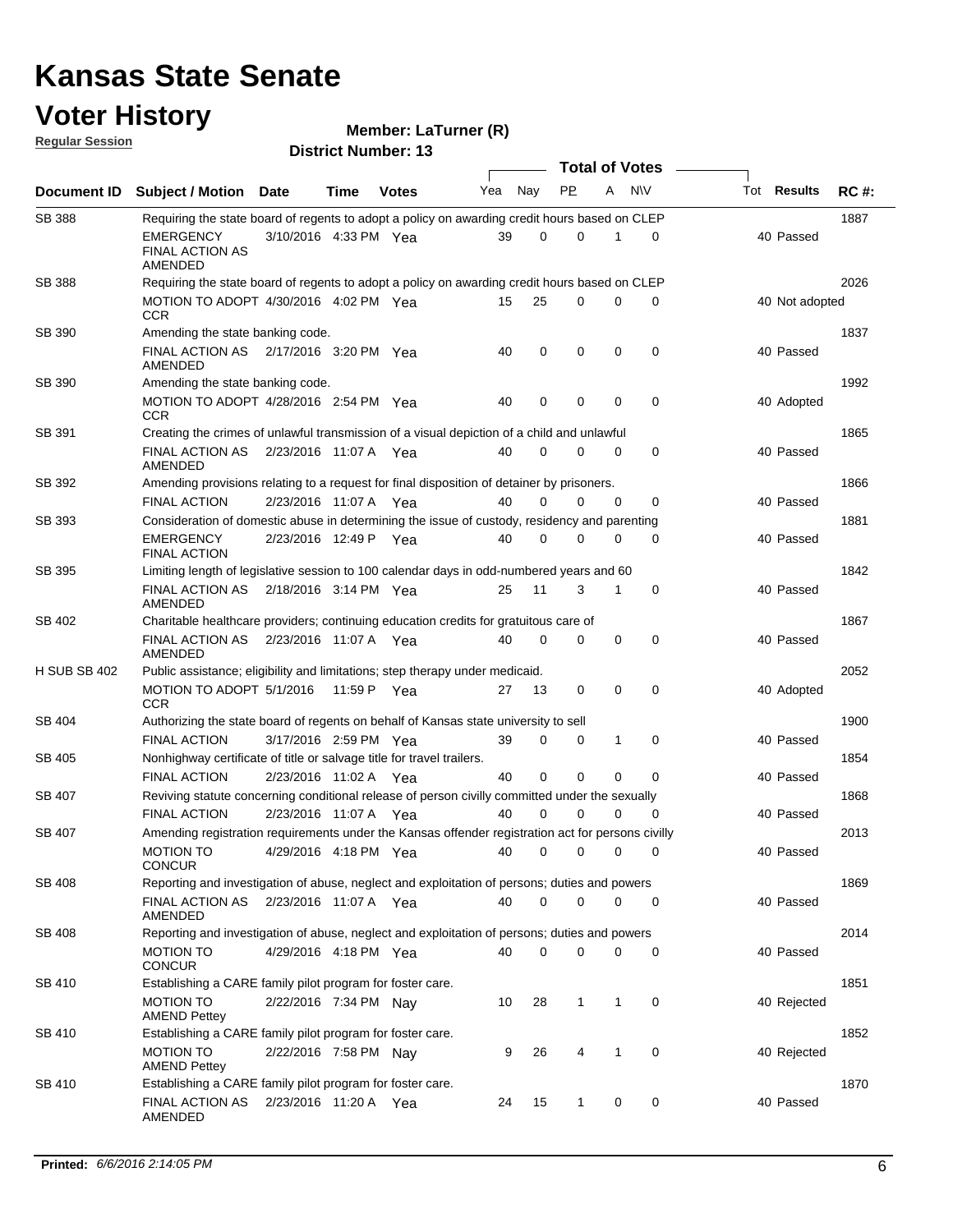#### **Voter History**

**Regular Session**

| <u>INGUNIAI UGJJIUIT</u> |                                                                                                              |                       |             | <b>District Number: 13</b> |     |             |             |             |                  |                    |             |
|--------------------------|--------------------------------------------------------------------------------------------------------------|-----------------------|-------------|----------------------------|-----|-------------|-------------|-------------|------------------|--------------------|-------------|
|                          |                                                                                                              |                       |             |                            |     |             |             |             | Total of Votes - |                    |             |
| Document ID              | <b>Subject / Motion Date</b>                                                                                 |                       | <b>Time</b> | <b>Votes</b>               | Yea | Nay         | <b>PP</b>   |             | A NW             | Tot <b>Results</b> | <b>RC#:</b> |
| SB 412                   | Water district No. 1 of Johnson County and purposes of property easement.<br><b>FINAL ACTION</b>             | 2/23/2016 11:02 A Yea |             |                            | 39  | 0           | 1           | $\mathbf 0$ | $\mathbf 0$      | 40 Passed          | 1855        |
|                          | Legislative review of exceptions to disclosure of public records.                                            |                       |             |                            |     |             |             |             |                  |                    | 1871        |
| SB 415                   |                                                                                                              |                       |             |                            |     |             |             | $\Omega$    |                  |                    |             |
|                          | <b>FINAL ACTION</b>                                                                                          | 2/23/2016 11:20 A Yea |             |                            | 40  | $\mathbf 0$ | 0           |             | $\mathbf 0$      | 40 Passed          |             |
| SB 418                   | Amendments related to human trafficking, children in need of care and juvenile                               |                       |             |                            |     |             |             |             |                  |                    | 1882        |
|                          | <b>EMERGENCY</b><br><b>FINAL ACTION AS</b><br>AMENDED                                                        | 2/23/2016 12:49 P Yea |             |                            | 28  | 8           | 4           | $\mathbf 0$ | 0                | 40 Passed          |             |
| SB 418                   | Enacting the host families act; clarifying the use of a domestic violence offender assessment conducted by a |                       |             |                            |     |             |             |             |                  |                    | 2035        |
|                          | MOTION TO ADOPT 4/30/2016 11:03 P Yea<br><b>CCR</b>                                                          |                       |             |                            | 33  | 5           | 2           | $\mathbf 0$ | 0                | 40 Adopted         |             |
| SB 419                   | Affiliate transfer policies of mutual insurance policies organized to provide healthcare                     |                       |             |                            |     |             |             |             |                  |                    | 1872        |
|                          | <b>FINAL ACTION</b>                                                                                          | 2/23/2016 11:20 A Yea |             |                            | 40  | $\mathbf 0$ | $\Omega$    | $\mathbf 0$ | 0                | 40 Passed          |             |
| SB 421                   | Carrying a concealed handgun in a public building; restricted access entrance.                               |                       |             |                            |     |             |             |             |                  |                    | 1905        |
|                          | <b>FINAL ACTION AS</b><br>AMENDED                                                                            | 3/17/2016 2:59 PM Yea |             |                            | 38  | 0           | 1           | 1           | 0                | 40 Passed          |             |
| SB 422                   | Secretary for aging and disability services licensure of certain facilities and standards                    |                       |             |                            |     |             |             |             |                  |                    | 1918        |
|                          | Return SB 422 back 3/17/2016 4:47 PM Nay<br>to committee                                                     |                       |             |                            | 15  | 20          | 4           | 1           | 0                | 40 Not passed      |             |
| SB 422                   | Secretary for aging and disability services licensure of certain facilities and standards                    |                       |             |                            |     |             |             |             |                  |                    | 1919        |
|                          | <b>EMERGENCY</b><br><b>FINAL ACTION AS</b><br><b>AMENDED</b>                                                 | 3/17/2016 6:14 PM Yea |             |                            | 31  | 5           | 3           | $\mathbf 1$ | 0                | 40 Passed          |             |
| SB 423                   | Redesignating Kansas state university - Salina, college of technology as Kansas state                        |                       |             |                            |     |             |             |             |                  |                    | 1846        |
|                          | <b>EMERGENCY</b><br><b>FINAL ACTION AS</b><br>AMENDED                                                        | 2/18/2016 6:35 PM Yea |             |                            | 39  | $\mathbf 0$ | 0           | $\mathbf 1$ | 0                | 40 Passed          |             |
| SB 424                   | Amending consumer protection laws related to identity theft and security of personal                         |                       |             |                            |     |             |             |             |                  |                    | 1968        |
|                          | <b>EMERGENCY</b><br>FINAL ACTION AS<br>AMENDED                                                               | 3/23/2016 6:03 PM Yea |             |                            | 40  | $\Omega$    | $\Omega$    | 0           | $\mathbf 0$      | 40 Passed          |             |
| SB 426                   | Creating the crime of violation of a consumer protection related to door-to-door sales.                      |                       |             |                            |     |             |             |             |                  |                    | 1883        |
|                          | <b>EMERGENCY</b><br><b>FINAL ACTION</b>                                                                      | 2/23/2016 12:49 P Yea |             |                            | 40  | 0           | $\mathbf 0$ | 0           | 0                | 40 Passed          |             |
| <b>SUB SB 428</b>        | Substitute for SB 428 by Committee on Judiciary - Relating to eyewitness identification.                     |                       |             |                            |     |             |             |             |                  |                    | 1888        |
|                          | <b>EMERGENCY</b><br><b>FINAL ACTION AS</b><br>AMENDED                                                        | 3/10/2016 4:33 PM Yea |             |                            | 38  | 1           | 0           | 1           | 0                | 40 Passed          |             |
| SB 436                   | Prioritizing moneys spent for entities that provide family planning services.                                |                       |             |                            |     |             |             |             |                  |                    | 1935        |
|                          | FINAL ACTION                                                                                                 | 3/22/2016 10:46 A Yea |             |                            | 32  | 8           | 0           | 0           | 0                | 40 Passed          |             |
| SB 437                   | Simon's Law; withholding life sustaining treatment for persons under 18 years of age;                        |                       |             |                            |     |             |             |             |                  |                    | 1936        |
|                          | FINAL ACTION AS<br>AMENDED                                                                                   | 3/22/2016 10:46 A Yea |             |                            | 37  | 3           | 0           | 0           | 0                | 40 Passed          |             |
| SB 438                   | Renewals of property and casualty insurance policies.                                                        |                       |             |                            |     |             |             |             |                  |                    | 1873        |
|                          | FINAL ACTION AS<br>AMENDED                                                                                   | 2/23/2016 11:20 A Yea |             |                            | 40  | 0           | 0           | 0           | 0                | 40 Passed          |             |
| SB 439                   | Grounds for impeachment of justices of the supreme court and certain judges of the                           |                       |             |                            |     |             |             |             |                  |                    | 1937        |
|                          | <b>FINAL ACTION AS</b><br>AMENDED                                                                            | 3/22/2016 10:46 A Yea |             |                            | 21  | 19          | 0           | 0           | 0                | 40 Passed          |             |
| <b>SUB SB 440</b>        | Substitute for SB 440 by Committee on Judiciary ? Supreme court general administrative                       |                       |             |                            |     |             |             |             |                  |                    | 1850        |
|                          | <b>MOTION TO</b><br><b>AMEND Hensley</b>                                                                     | 2/22/2016 3:47 PM Nay |             |                            | 13  | 26          | 1           | 0           | 0                | 40 Rejected        |             |
| <b>SUB SB 440</b>        | Substitute for SB 440 by Committee on Judiciary ? Supreme court general administrative                       |                       |             |                            |     |             |             |             |                  |                    | 1874        |
|                          | FINAL ACTION AS<br>AMENDED                                                                                   | 2/23/2016 11:20 A Yea |             |                            | 28  | 9           | 3           | 0           | 0                | 40 Passed          |             |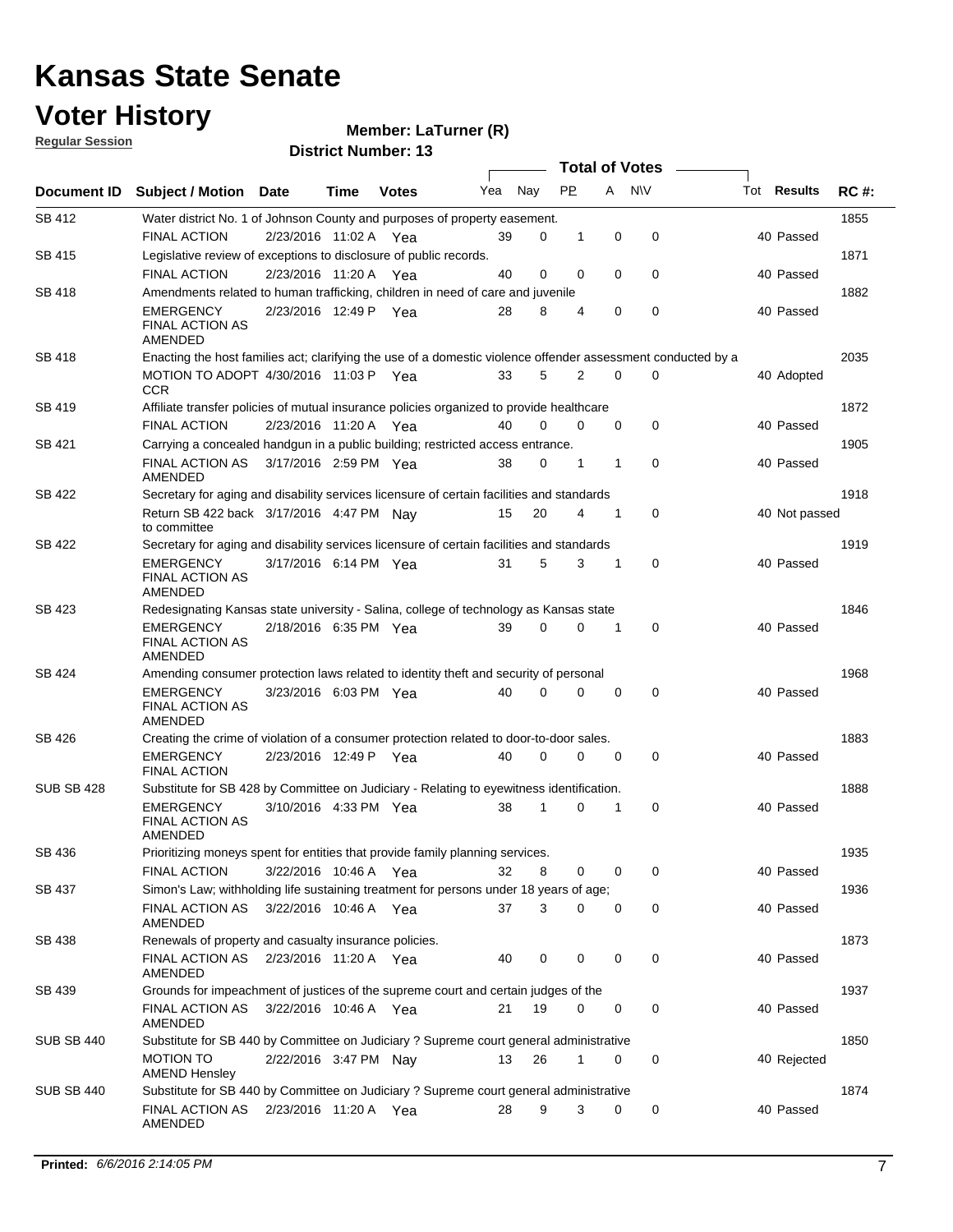### **Voter History**

**Member: LaTurner (R)** 

**Regular Session**

|                   |                                                                                           |                       |      |              |     |                |                |             | <b>Total of Votes</b> |                    |             |
|-------------------|-------------------------------------------------------------------------------------------|-----------------------|------|--------------|-----|----------------|----------------|-------------|-----------------------|--------------------|-------------|
| Document ID       | <b>Subject / Motion Date</b>                                                              |                       | Time | <b>Votes</b> | Yea | Nay            | <b>PP</b>      | A           | <b>NV</b>             | Tot <b>Results</b> | <b>RC#:</b> |
| SB 443            | Official state of Kansas "cage elevator."                                                 |                       |      |              |     |                |                |             |                       |                    | 1884        |
|                   | <b>FINAL ACTION</b>                                                                       | 3/10/2016 4:33 PM Yea |      |              | 39  | 0              | 0              | 1           | 0                     | 40 Passed          |             |
| SB 445            | Client assessment, referral and evaluation program amendments.                            |                       |      |              |     |                |                |             |                       |                    | 1920        |
|                   | <b>EMERGENCY</b><br><b>FINAL ACTION AS</b><br>AMENDED                                     | 3/17/2016 6:14 PM Yea |      |              | 39  | 0              | 0              | 1           | 0                     | 40 Passed          |             |
| SB 449            | Behavioral sciences regulatory board amendments.                                          |                       |      |              |     |                |                |             |                       |                    | 1875        |
|                   | FINAL ACTION AS<br>AMENDED                                                                | 2/23/2016 11:20 A Yea |      |              | 33  | 7              | 0              | $\mathbf 0$ | 0                     | 40 Passed          |             |
| SB 449            | Kansas department for aging and disability services; powers, duties                       |                       |      |              |     |                |                |             |                       |                    | 2045        |
|                   | MOTION TO ADOPT 5/1/2016 6:27 PM Yea<br><b>CCR</b>                                        |                       |      |              | 39  | $\mathbf 0$    | 0              | 1           | $\mathbf 0$           | 40 Adopted         |             |
| SB 453            | Creating a program for early release from incarceration for parents in certain cases.     |                       |      |              |     |                |                |             |                       |                    | 1876        |
|                   | FINAL ACTION AS<br>AMENDED                                                                | 2/23/2016 11:20 A Yea |      |              | 40  | 0              | 0              | $\mathbf 0$ | 0                     | 40 Passed          |             |
| SB 454            | Amending court docket fees and charges.                                                   |                       |      |              |     |                |                |             |                       |                    | 1906        |
|                   | <b>FINAL ACTION</b>                                                                       | 3/17/2016 2:59 PM Yea |      |              | 30  | $\overline{7}$ | 2              | 1           | 0                     | 40 Passed          |             |
| SB 457            | Nursing home quality care assessment rate and sunset.                                     |                       |      |              |     |                |                |             |                       |                    | 1907        |
|                   | <b>FINAL ACTION AS</b><br>AMENDED                                                         | 3/17/2016 2:59 PM Yea |      |              | 34  | 5              | 0              | 1           | 0                     | 40 Passed          |             |
| SB 459            | Fire extinguisher inspections; fireworks manufacturers, distributors and display          |                       |      |              |     |                |                |             |                       |                    | 1889        |
|                   | <b>EMERGENCY</b><br><b>FINAL ACTION AS</b><br>AMENDED                                     | 3/10/2016 4:33 PM Yea |      |              | 38  | 1              | 0              | 1           | 0                     | 40 Passed          |             |
| <b>SUB SB 462</b> | Substitute for SB 462 by Senate Committee on Federal and State Affairs - Concerning civil |                       |      |              |     |                |                |             |                       |                    | 1969        |
|                   | EFA SUB BILL                                                                              | 3/23/2016 6:03 PM Yea |      |              | 40  | 0              | 0              | 0           | 0                     | 40 Passed          |             |
| SB 469            | Recertification of professional employees' organizations under the professional           |                       |      |              |     |                |                |             |                       |                    | 1966        |
|                   | MOTION TO<br>AMEND<br>Baumgardner                                                         | 3/23/2016 3:39 PM Yea |      |              | 22  | 18             | 0              | 0           | 0                     | 40 Adopted         |             |
| SB 469            | Recertification of professional employees' organizations under the professional           |                       |      |              |     |                |                |             |                       |                    | 1970        |
|                   | <b>EMERGENCY</b><br><b>FINAL ACTION AS</b><br>AMENDED                                     | 3/23/2016 6:03 PM Yea |      |              | 22  | 18             | 0              | $\mathbf 0$ | 0                     | 40 Passed          |             |
| SB 474            | Authorizing the state finance council to oversee any sale of the Kansas bioscience        |                       |      |              |     |                |                |             |                       |                    | 1908        |
|                   | <b>FINAL ACTION AS</b><br>AMENDED                                                         | 3/17/2016 3:10 PM Yea |      |              | 34  | 4              | 1              | 1           | 0                     | 40 Passed          |             |
| SB 476            | Bourbon county commission; authorization to order financial audit of fire districts.      |                       |      |              |     |                |                |             |                       |                    | 1890        |
|                   | <b>EMERGENCY</b><br><b>FINAL ACTION AS</b><br>AMENDED                                     | 3/10/2016 4:33 PM Yea |      |              | 39  | 0              | $\overline{0}$ |             |                       | 40 Passed          |             |
| SB 480            | Amending search and seizure parameters for parole and postrelease supervision.            |                       |      |              |     |                |                |             |                       |                    | 1971        |
|                   | EMERGENCY<br><b>FINAL ACTION</b>                                                          | 3/23/2016 6:03 PM Yea |      |              | 40  | 0              | 0              | 0           | 0                     | 40 Passed          |             |
| SB 484            | Approving a cigarette and tobacco sales and taxation compact between the Prairie Band     |                       |      |              |     |                |                |             |                       |                    | 1895        |
|                   | EMERGENCY<br><b>FINAL ACTION</b>                                                          | 3/15/2016 5:30 PM Yea |      |              | 39  | 0              | 0              | 1           | 0                     | 40 Passed          |             |
| SB 485            | Approving a cigarette and tobacco sales and taxation compact between lowa Tribe of Kansas |                       |      |              |     |                |                |             |                       |                    | 1896        |
|                   | EMERGENCY<br><b>FINAL ACTION</b>                                                          | 3/15/2016 5:30 PM Yea |      |              | 39  | 0              | 0              | 1           | 0                     | 40 Passed          |             |
| SB 509            | Establishing a budget stabilization fund in the state treasury; revenue and expenditures; |                       |      |              |     |                |                |             |                       |                    | 1972        |
|                   | <b>EMERGENCY</b><br><b>FINAL ACTION AS</b><br>AMENDED                                     | 3/23/2016 6:03 PM Yea |      |              | 37  | 3              | 0              | 0           | 0                     | 40 Passed          |             |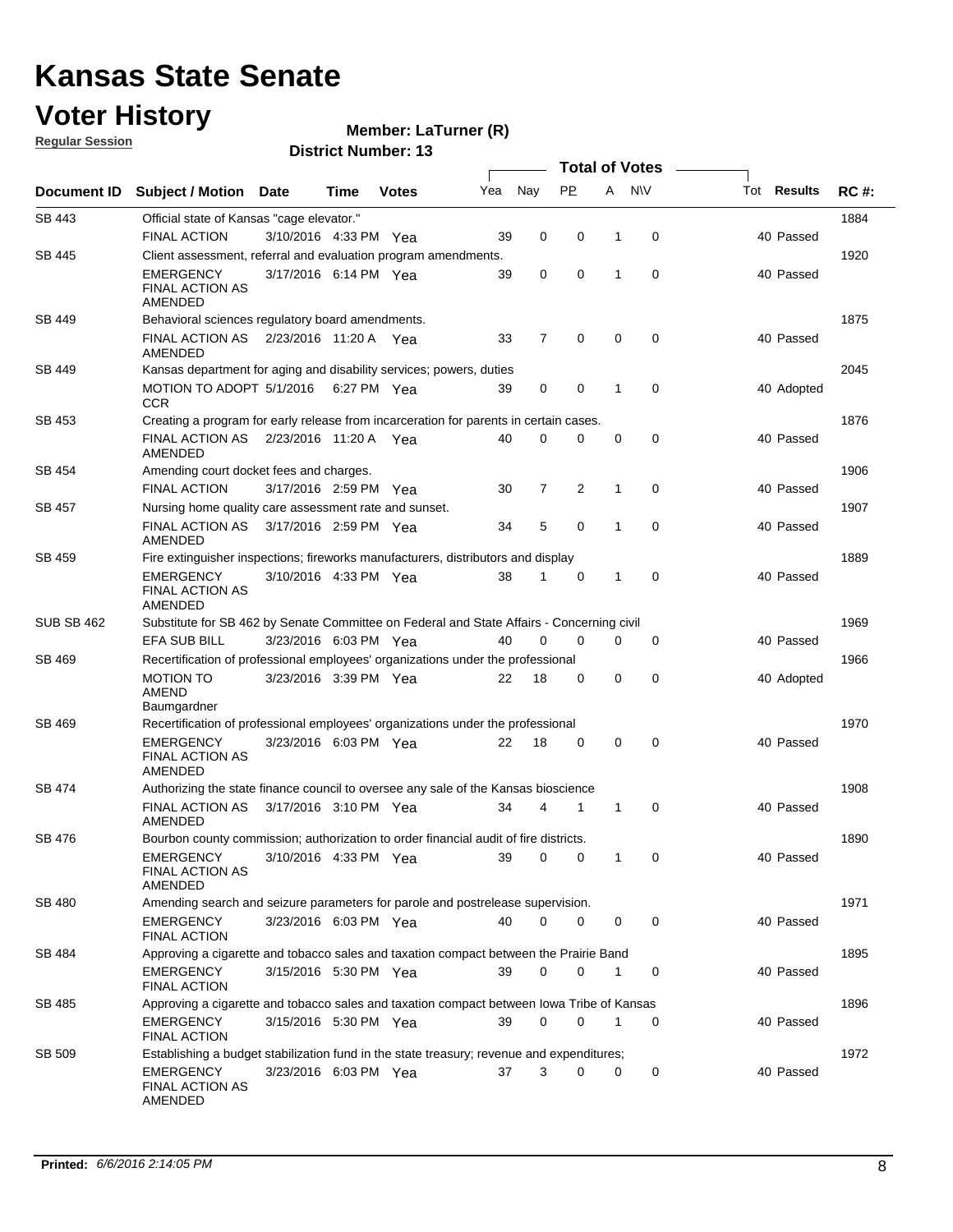### **Voter History**

**Regular Session**

#### **Member: LaTurner (R)**

|                      |                                                                                                             |                       |             |              |     |             |              | <b>Total of Votes</b> |             |                    |             |
|----------------------|-------------------------------------------------------------------------------------------------------------|-----------------------|-------------|--------------|-----|-------------|--------------|-----------------------|-------------|--------------------|-------------|
| Document ID          | <b>Subject / Motion</b>                                                                                     | Date                  | Time        | <b>Votes</b> | Yea | Nay         | <b>PP</b>    | A                     | <b>NV</b>   | Tot <b>Results</b> | <b>RC#:</b> |
| SB 516               | Requires 24 votes for adoption.                                                                             |                       |             |              |     |             |              |                       |             |                    | 2031        |
|                      | Motion to withdraw<br>from committee                                                                        | 4/30/2016 4:08 PM     |             | Nav          | 8   | 32          | 0            | 0                     | $\mathbf 0$ | 40 Not passed      |             |
| <b>SCR 1610</b>      | Reaffirming 10th Amendment rights.                                                                          |                       |             |              |     |             |              |                       |             |                    | 1938        |
|                      | <b>EMERGENCY</b><br><b>FINAL ACTION</b><br><b>RESOLUTION</b>                                                | 3/22/2016 10:46 A Yea |             |              | 37  | 3           | 0            | 0                     | 0           | 40 Adopted         |             |
| <b>SCR 1612</b>      | Constitutional amendment providing for phase out and complete exemption from sales and use                  |                       |             |              |     |             |              |                       |             |                    | 1954        |
|                      | <b>Move SR 1612</b><br>above the line                                                                       | 3/22/2016 2:49 PM Yea |             |              | 21  | 19          | 0            | 0                     | 0           | 40 Not passed      |             |
| SR 1798              | A resolution supporting student privacy and safety.                                                         |                       |             |              |     |             |              |                       |             |                    | 2055        |
|                      | <b>FINAL ACTION</b><br><b>RESOLUTION</b>                                                                    | 6/1/2016              | 2:33 PM Yea |              | 30  | 8           | 0            | 2                     | 0           | 40 Adopted         |             |
| S SUB FOR HB<br>2008 | Creating the student online personal protection act.                                                        |                       |             |              |     |             |              |                       |             |                    | 1926        |
|                      | <b>EFA SUB BILL</b>                                                                                         | 3/18/2016 9:50 AM Yea |             |              | 38  | 0           | 0            | 2                     | 0           | 40 Passed          |             |
| S SUB HB 2008        | Creating the student online personal protection act.<br>MOTION TO ADOPT 4/28/2016 2:54 PM Yea<br><b>CCR</b> |                       |             |              | 40  | $\mathbf 0$ | 0            | 0                     | 0           | 40 Adopted         | 1993        |
| S SUB HB 2018        | Senate Substitute for HB 2018 by Committee on Corrections and Juvenile Justice - Adding                     |                       |             |              |     |             |              |                       |             |                    | 1973        |
|                      | EFA SUB BILL AS<br><b>AMENDED</b>                                                                           | 3/23/2016 6:03 PM Yea |             |              | 38  | 2           | 0            | 0                     | 0           | 40 Passed          |             |
| S SUB FOR HB<br>2049 | Amending criminal penalties for possession of marijuana and burglary.                                       |                       |             |              |     |             |              |                       |             |                    | 1792        |
|                      | <b>MOTION TO</b><br><b>AMEND Haley</b>                                                                      | 2/3/2016              | 3:50 PM Nay |              | 5   | 31          | 4            | $\mathbf 0$           | 0           | 40 Rejected        |             |
| S SUB FOR HB<br>2049 | Amending criminal penalties for possession of marijuana and burglary.                                       |                       |             |              |     |             |              |                       |             |                    | 1798        |
|                      | <b>EMERGENCY</b><br><b>FINAL ACTION AS</b><br>AMENDED                                                       | 2/3/2016              | 4:13 PM Yea |              | 38  | 1           | 1            | 0                     | $\mathbf 0$ | 40 Passed          |             |
| S SUB HB 2049        | Changing the definition of "significantly subaverage general intellectual functioning" related to           |                       |             |              |     |             |              |                       |             |                    | 2041        |
|                      | MOTION TO ADOPT 5/1/2016<br><b>CCR</b>                                                                      |                       | 4:49 PM Yea |              | 40  | $\mathbf 0$ | 0            | 0                     | 0           | 40 Adopted         |             |
| S SUB HB 2056        | Senate Substitute for HB 2056 by Committee on Corrections and Juvenile Justice - Licensure of               |                       |             |              |     |             |              |                       |             |                    | 1939        |
|                      | EFA SUB BILL AS<br>AMENDED                                                                                  | 3/22/2016 10:46 A Yea |             |              | 37  | 3           | 0            | 0                     | 0           | 40 Passed          |             |
| S SUB HB 2056        | Senate Substitute for HB 2056 by Committee on Corrections and Juvenile Justice - Licensure of bail          |                       |             |              |     |             |              |                       |             |                    | 2027        |
|                      | MOTION TO ADOPT 4/30/2016 4:02 PM Yea<br><b>CCR</b>                                                         |                       |             |              | 39  | 1           | 0            | 0                     | 0           | 40 Adopted         |             |
| S SUB HB 2059        | Senate Substitute for HB 2059 by Committee on Natural Resources - Creating an application                   |                       |             |              |     |             |              |                       |             |                    | 1940        |
|                      | EFA SUB BILL AS<br>AMENDED                                                                                  | 3/22/2016 10:46 A Yea |             |              | 22  | 18          | 0            | 0                     | 0           | 40 Passed          |             |
| S SUB HB 2059        | Creating an application requirement and fee to appropriate water thatotherwise leaves the                   |                       |             |              |     |             |              |                       |             |                    | 2018        |
|                      | MOTION TO ADOPT 4/29/2016 9:49 PM Yea<br><b>CCR</b>                                                         |                       |             |              | 17  | 22          | 0            | 1                     | 0           | 40 Not adopted     |             |
| SUB HB 2062          | Substitute for HB 2062 by Committee on Judiciary; Uniform commercial code (UCC)                             |                       |             |              |     |             |              |                       |             |                    | 1897        |
|                      | <b>EMERGENCY</b><br><b>FINAL ACTION AS</b><br>AMENDED                                                       | 3/15/2016 5:30 PM Yea |             |              | 39  | 0           | 0            | 1                     | 0           | 40 Passed          |             |
| S SUB FOR HB<br>2088 | Senate Substitute for HB 2088 by the Committee on Assessment and Taxation-Property tax lid,                 |                       |             |              |     |             |              |                       |             |                    | 1955        |
|                      | <b>MOTION TO</b><br><b>AMEND McGinn</b>                                                                     | 3/22/2016 5:26 PM Nay |             |              | 22  | 17          | $\mathbf{1}$ | 0                     | 0           | 40 Adopted         |             |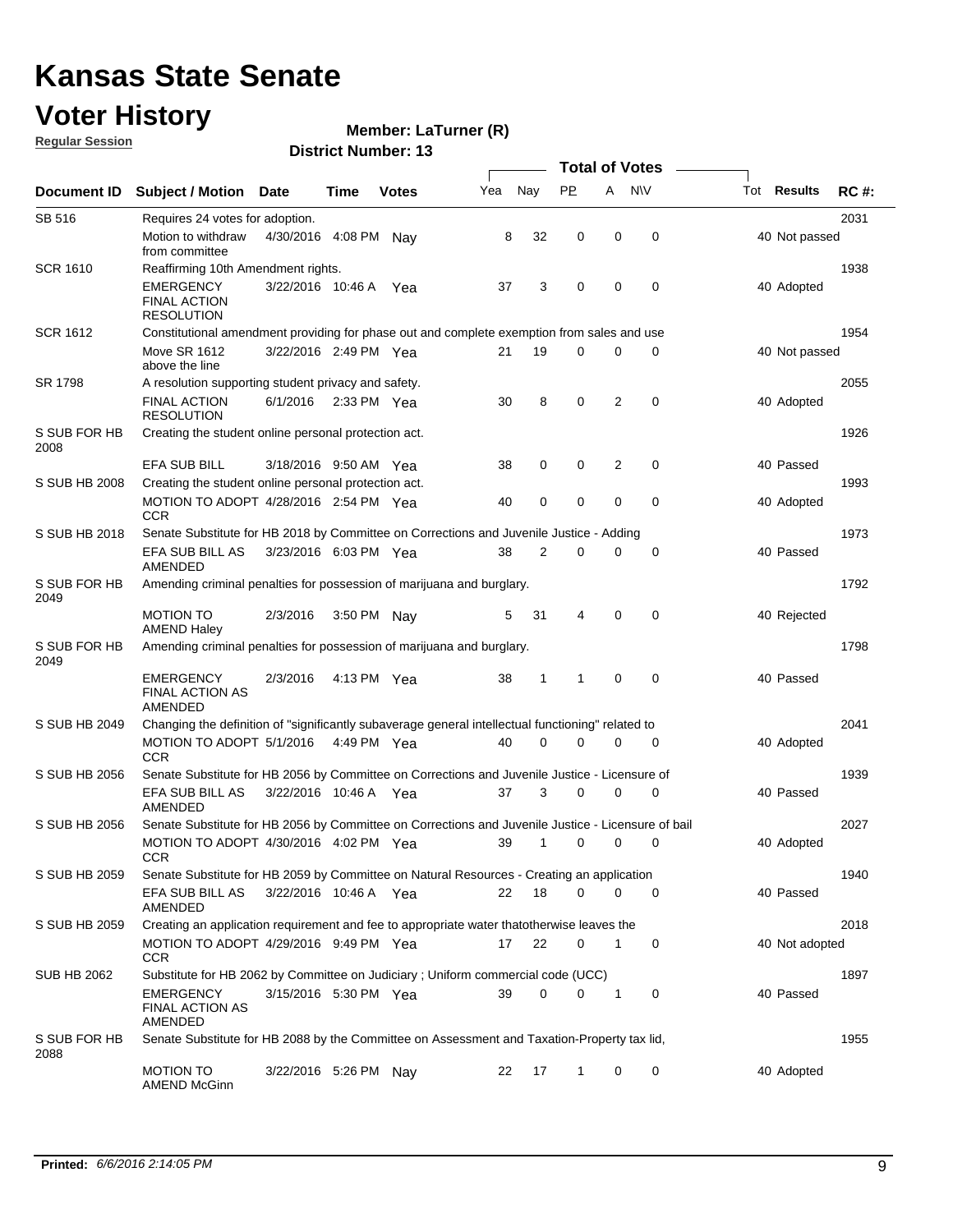#### **Voter History**

#### **Member: LaTurner (R)**

| <b>Regular Session</b> |                                                                                                      |                       |      | <b>District Number: 13</b> |     |                         |                         |              |             |                    |             |
|------------------------|------------------------------------------------------------------------------------------------------|-----------------------|------|----------------------------|-----|-------------------------|-------------------------|--------------|-------------|--------------------|-------------|
|                        |                                                                                                      |                       |      |                            |     |                         | <b>Total of Votes</b>   |              |             |                    |             |
| Document ID            | <b>Subject / Motion Date</b>                                                                         |                       | Time | <b>Votes</b>               | Yea | Nay                     | <b>PP</b>               | A            | <b>NV</b>   | Tot <b>Results</b> | <b>RC#:</b> |
| S SUB FOR HB<br>2088   | Senate Substitute for HB 2088 by the Committee on Assessment and Taxation-Property tax lid,          |                       |      |                            |     |                         |                         |              |             |                    | 1956        |
|                        | <b>MOTION TO</b><br><b>AMEND Hawk</b>                                                                | 3/22/2016 5:47 PM Nay |      |                            | 11  | 24                      | 5                       | $\Omega$     | 0           | 40 Rejected        |             |
| S SUB FOR HB<br>2088   | Senate Substitute for HB 2088 by the Committee on Assessment and Taxation-Property tax lid,          |                       |      |                            |     |                         |                         |              |             |                    | 1957        |
|                        | <b>MOTION TO</b><br><b>AMEND Hensley</b>                                                             | 3/22/2016 6:06 PM Nay |      |                            | 8   | 32                      | 0                       | $\mathbf 0$  | 0           | 40 Rejected        |             |
| S SUB FOR HB<br>2088   | Senate Substitute for HB 2088 by the Committee on Assessment and Taxation-Property tax lid.          |                       |      |                            |     |                         |                         |              |             |                    | 1960        |
|                        | EFA SUB BILL AS<br>AMENDED                                                                           | 3/22/2016 7:20 PM Yea |      |                            | 24  | 16                      | 0                       | 0            | 0           | 40 Passed          |             |
| S SUB HB 2088          | Property tax lid, cities and counties; effective date; exemptions; election options.                 |                       |      |                            |     |                         |                         |              |             |                    | 2015        |
|                        | MOTION TO ADOPT 4/29/2016 4:18 PM Yea<br><b>CCR</b>                                                  |                       |      |                            | 37  | 3                       | 0                       | 0            | 0           | 40 Adopted         |             |
| S SUB FOR HB<br>2112   | Senate Substitute for HB 2112 by Committee on Judiciary; Enacting the host families act,             |                       |      |                            |     |                         |                         |              |             |                    | 1909        |
|                        | FINAL ACTION SUB 3/17/2016 3:10 PM Yea<br><b>BILL</b>                                                |                       |      |                            | 39  | $\mathbf 0$             | 0                       | 1            | 0           | 40 Passed          |             |
| S SUB HB 2112          | Senate Substitute for HB 2112 by Committee on Judiciary - Amending the Kansas general                |                       |      |                            |     |                         |                         |              |             |                    | 2048        |
|                        | MOTION TO ADOPT 5/1/2016 9:50 PM Yea<br><b>CCR</b>                                                   |                       |      |                            | 39  | $\Omega$                |                         | 0            | 0           | 40 Adopted         |             |
| S SUB HB 2131          | Senate Substitute for HB 2131 by Committee on Utilities - Concerning telecommunications.             |                       |      |                            |     |                         |                         |              |             |                    | 1921        |
|                        | <b>EMERGENCY</b><br><b>FINAL ACTION AS</b><br>AMENDED                                                | 3/17/2016 6:14 PM Yea |      |                            | 35  | 4                       | 0                       | 1            | 0           | 40 Passed          |             |
| HB 2134                | Authorizing consumer credit report security freezes for individuals less than 18 years old.          |                       |      |                            |     |                         |                         |              |             |                    | 1941        |
|                        | <b>FINAL ACTION AS</b><br>AMENDED                                                                    | 3/22/2016 10:46 A Yea |      |                            | 40  | $\mathbf 0$             | $\Omega$                | 0            | $\mathbf 0$ | 40 Passed          |             |
| <b>SUB HB 2151</b>     | Substitute for HB 2151 by Committee on Judiciary - Grand juries; witnesses to grand                  |                       |      |                            |     |                         |                         |              |             |                    | 1910        |
|                        | FINAL ACTION SUB 3/17/2016 3:10 PM Yea<br><b>BILL AS AMENDED</b>                                     |                       |      |                            | 39  | $\Omega$                | $\mathbf 0$             | 1            | 0           | 40 Passed          |             |
| <b>SUB HB 2151</b>     | Substitute for HB 2151 by Committee on Judiciary - Authorizing community parenting release for early |                       |      |                            |     |                         |                         |              |             |                    | 2016        |
|                        | MOTION TO ADOPT 4/29/2016 4:18 PM Yea<br><b>CCR</b>                                                  |                       |      |                            | 40  | $\Omega$                | $\mathbf 0$             | 0            | $\mathbf 0$ | 40 Adopted         |             |
| S SUB HB 2156          | Senate Substitute for HB 2156 by Committee on Natural Resources - Department of agriculture          |                       |      |                            |     |                         |                         |              |             |                    | 1942        |
|                        | <b>EFA SUB BILL</b>                                                                                  | 3/22/2016 10:46 A Yea |      |                            | 37  | 3                       | 0                       | 0            | 0           | 40 Passed          |             |
| S SUB HB 2156          | Senate Substitute for HB 2156 by Committee on Natural Resources - Amending provisions of the         |                       |      |                            |     |                         |                         |              |             |                    | 2019        |
|                        | MOTION TO ADOPT 4/29/2016 9:49 PM Yea<br><b>CCR</b>                                                  |                       |      |                            | 35  | $\overline{\mathbf{c}}$ | $\overline{\mathbf{c}}$ | $\mathbf{1}$ | 0           | 40 Adopted         |             |
| HB 2163                | Municipalities; contracts with other municipalities.                                                 |                       |      |                            |     |                         |                         |              |             |                    | 1927        |
|                        | <b>EMERGENCY</b><br>FINAL ACTION AS<br>AMENDED                                                       | 3/18/2016 9:50 AM Yea |      |                            | 38  | 0                       | 0                       | 2            | 0           | 40 Passed          |             |
| HB 2163                | Municipalities; contracts with other municipalities.                                                 |                       |      |                            |     |                         |                         |              |             |                    | 2028        |
|                        | MOTION TO ADOPT 4/30/2016 4:02 PM Yea<br><b>CCR</b>                                                  |                       |      |                            | 40  | 0                       | 0                       | 0            | 0           | 40 Adopted         |             |
| HB 2164                | Certain sewer districts; construction contract bid threshold raised.                                 |                       |      |                            |     |                         |                         |              |             |                    | 1928        |
|                        | <b>EMERGENCY</b><br><b>FINAL ACTION AS</b><br>AMENDED                                                | 3/18/2016 9:50 AM Yea |      |                            | 38  | 0                       | 0                       | 2            | 0           | 40 Passed          |             |
| S SUB HB 2285          | Senate Substitute for HB 2285 by Committee on Ways and Means-Reconciling amendments to               |                       |      |                            |     |                         |                         |              |             |                    | 2001        |
|                        | <b>EMERGENCY</b><br>FINAL ACTION                                                                     | 4/29/2016 12:31 P Yea |      |                            | 40  | $\Omega$                | 0                       | 0            | 0           | 40 Passed          |             |
| <b>SUB HB 2289</b>     | Substitute for HB 2289 by Committee on Judiciary - DUI test refusal or failure;                      |                       |      |                            |     |                         |                         |              |             |                    | 1961        |
|                        | EFA SUB BILL AS<br>AMENDED                                                                           | 3/22/2016 7:20 PM Yea |      |                            | 40  | 0                       | 0                       | 0            | 0           | 40 Passed          |             |

**Printed:**  $6/6/20162:14:05 PM$  10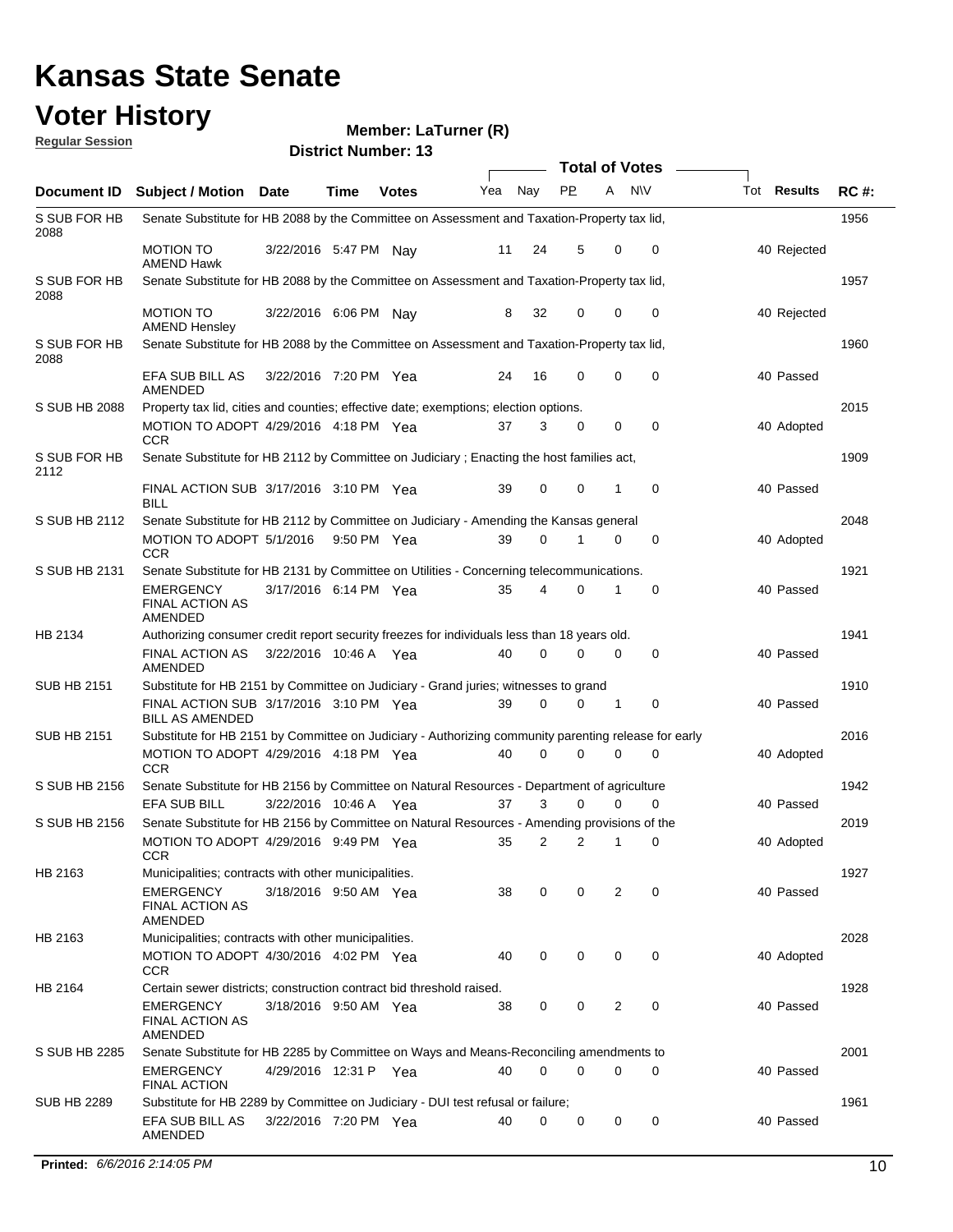#### **Voter History**

#### **Member: LaTurner (R)**

**Document ID** Subject / Motion Date Time Votes Yea Nay PP A NIV Tot Results RC #: **District Number: 13 Date Votes Total of Votes Time Votes** Mea Nay PP A N\V Tot Results **Regular Session** Nav 1817 Return S Sub HB 2/11/2016 6:22 PM Nay 8 30 1 0 40 Not passed S SUB HB 2365 2365 back to comm Senate Substitute for HB 2365 by Committee on Ways and Means - Appropriation revisions for FY 1818 MOTION TO 2/11/2016 6:34 PM Nay 0 31 8 1 0 40 Rejected S SUB HB 2365 AMEND Kelly Senate Substitute for HB 2365 by Committee on Ways and Means - Appropriation revisions for FY 1819 MOTION TO 2/11/2016 8:07 PM Yea 13 26 0 1 0 40 Rejected S SUB HB 2365 AMEND Pettey Senate Substitute for HB 2365 by Committee on Ways and Means - Appropriation revisions for FY 1820 2/11/2016 MOTION TO P&P 40 8:37 PM 6 22 0 10 2 Rejected S SUB HB 2365 AMEND Holland Senate Substitute for HB 2365 by Committee on Ways and Means - Appropriation revisions for FY 1823 2/11/2016 EMERGENCY Nay 40 9:14 PM 24 15 0 0 1 Passed S SUB HB 2365 FINAL ACTION AS AMENDED Senate Substitute for HB 2365 by Committee on Ways and Means - Appropriation revisions for FY 2036 MOTION TO ADOPT 4/30/2016 11:03 P Yea  $\,$  36  $\,$  4  $\,$  0  $\,$  0  $\,$  0  $\,$  40 Adopted S SUB HB 2365 **CCR** Skilled nursing care facility quality care assessment rate, sunset and improvement 1812 FINAL ACTION AS 2/10/2016 3:01 PM Yea 39 0 0 1 0 40 Passed HB 2387 AMENDED Emergency medical services amendments. 1962 3/22/2016 EMERGENCY Yea 40 7:20 PM 40 0 0 0 0 Passed HB 2436 FINAL ACTION AS AMENDED Allowing persons to take motorcycle license driving exam on a 3-wheeled motorcycle and 2002 MOTION TO ADOPT 4/29/2016 12:31 P Yea  $\hphantom{\big(}40 \quad 0 \quad 0 \quad 0 \quad 0 \quad 0 \quad 0 \quad 40$  Adopted HB 2436 **CCR** Allowing persons to operate sailboat after completing instruction led class. 1891 3/10/2016 EMERGENCY Yea 40 4:33 PM 39 0 0 0 1 Passed HB 2438 FINAL ACTION Fire districts; city territory adjoining a fire district to be added. 1943 3/22/2016 EFA SUB BILL Yea 40 10:46 A 40 0 0 0 0 Passed S SUB HB 2441 Senate Substitute for HB 2441 by Committee on Education - Creating a language assessment 1901 3/17/2016 FINAL ACTION Yea 40 2:59 PM 39 0 0 0 1 Passed HB 2442 Limiting which government officials may receive information technology audit written reports. 1911 3/17/2016 FINAL ACTION AS Yea 40 3:10 PM 35 4 0 0 1 Passed HB 2446 AMENDED Increasing the minimum motor vehicle insurance liability limit for property damage. 1994 4/28/2016 MOTION TO ADOPT Yea 40 2:54 PM 40 0 0 0 0 Adopted HB 2446 **CCR** Insurance; increasing minimum motor vehicle insurance liability limit for property damage; expanding the type of 1912 FINAL ACTION AS 3/17/2016 3:10 PM Yea 39 0 0 1 0 40 Passed HB 2447 AMENDED Amendments concerning program credits for certain inmates. 1791 EMERGENCY 1/28/2016 3:55 PM Yea 39 1 0 0 40 Passed HB 2449 FINAL ACTION Repealing the nonseverability clause in 2015 House Bill No. 2005 and providing for the 1913 3/17/2016 FINAL ACTION Yea 40 3:10 PM 39 0 0 0 1 Passed HB 2454 Allowing health insurers to offer policies that require health services to be rendered by a 1945 FINAL ACTION AS 3/22/2016 10:55 A Yea  $\,$  40  $\,$  0  $\,$  0  $\,$  0  $\,$  0  $\,$  0  $\,$  40 Passed HB 2456 AMENDED Interstate medical licensure compact.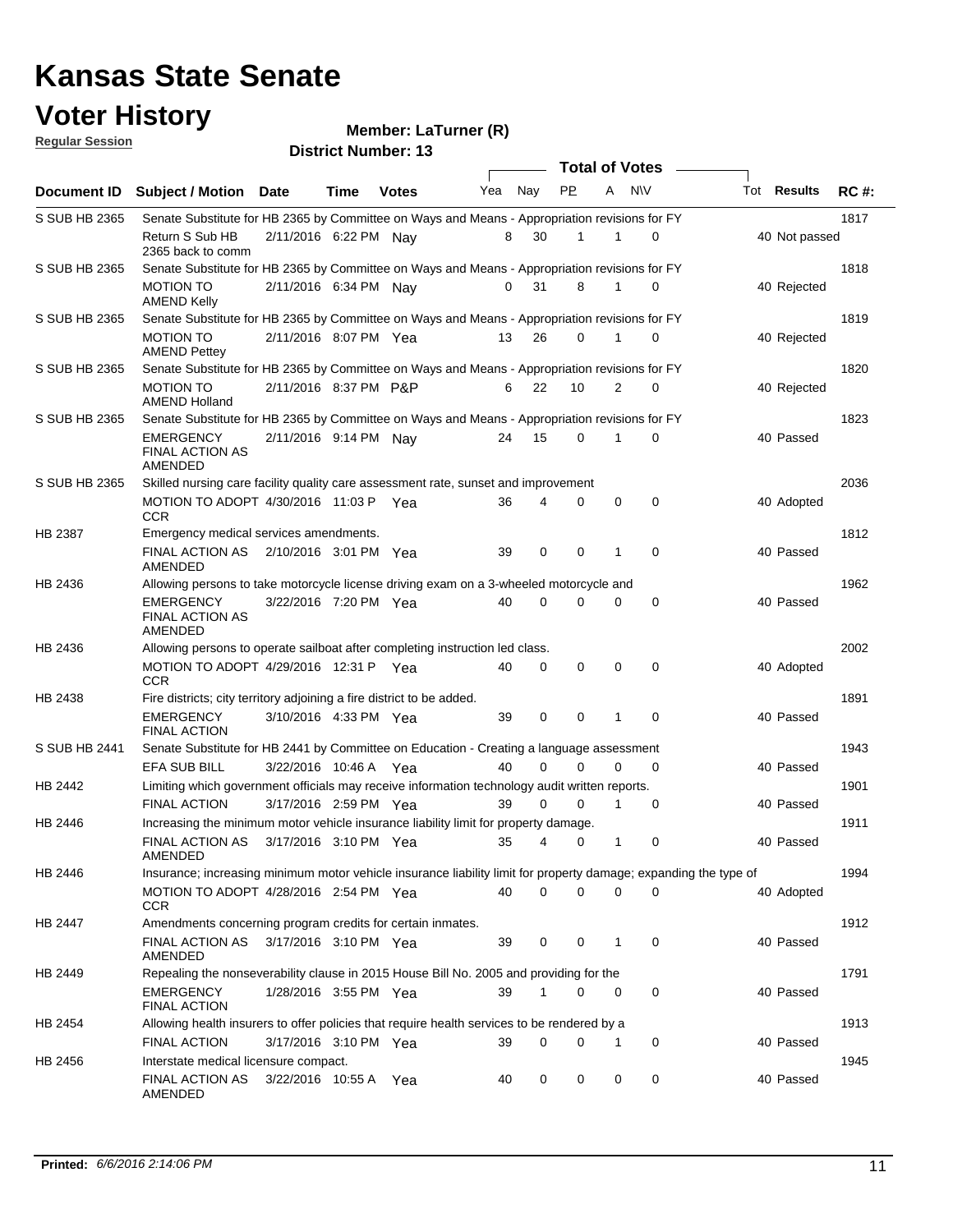#### **Voter History Regular Session**

|                    |                                                                                                                     |                       |      |              |     |             |              |                | <b>Total of Votes</b> |                    |             |
|--------------------|---------------------------------------------------------------------------------------------------------------------|-----------------------|------|--------------|-----|-------------|--------------|----------------|-----------------------|--------------------|-------------|
| Document ID        | <b>Subject / Motion</b>                                                                                             | Date                  | Time | <b>Votes</b> | Yea | Nay         | <b>PP</b>    | A              | <b>NV</b>             | Tot <b>Results</b> | <b>RC#:</b> |
| HB 2456            | Relating to minor's access to tanning devices; licenses and regulation of barbering.                                |                       |      |              |     |             |              |                |                       |                    | 2020        |
|                    | MOTION TO ADOPT 4/29/2016 9:49 PM Nav<br>CCR                                                                        |                       |      |              | 30  | 9           | $\Omega$     | 1              | 0                     | 40 Adopted         |             |
| HB 2460            | Linking person or nonperson underlying crime designations to violations of the Kansas                               |                       |      |              |     |             |              |                |                       |                    | 1963        |
|                    | <b>EMERGENCY</b><br><b>FINAL ACTION AS</b><br>AMENDED                                                               | 3/22/2016 7:20 PM Yea |      |              | 40  | 0           | 0            | 0              | 0                     | 40 Passed          |             |
| HB 2460            | Amending consumer protection laws related to identity theft and security of personal identifying                    |                       |      |              |     |             |              |                |                       |                    | 2029        |
|                    | MOTION TO ADOPT 4/30/2016 4:02 PM Yea<br>CCR                                                                        |                       |      |              | 40  | 0           | 0            | 0              | 0                     | 40 Adopted         |             |
| HB 2462            | Increase theft loss value required for felony.                                                                      |                       |      |              |     |             |              |                |                       |                    | 1914        |
|                    | FINAL ACTION AS<br>AMENDED                                                                                          | 3/17/2016 3:10 PM Nay |      |              | 33  | 6           | 0            | 1              | 0                     | 40 Passed          |             |
| HB 2462            | Amending penalty for first and second marijuana possession convictions;                                             |                       |      |              |     |             |              |                |                       |                    | 2003        |
|                    | MOTION TO ADOPT 4/29/2016 12:31 P Yea<br><b>CCR</b>                                                                 |                       |      |              | 38  | 0           | 2            | $\mathbf 0$    | $\mathbf 0$           | 40 Adopted         |             |
| HB 2463            | Allow certain juvenile adjudications decay from criminal history.                                                   |                       |      |              |     |             |              |                |                       |                    | 1964        |
|                    | EMERGENCY<br><b>FINAL ACTION AS</b><br>AMENDED                                                                      | 3/22/2016 7:20 PM Yea |      |              | 40  | 0           | 0            | $\mathbf 0$    | $\mathbf 0$           | 40 Passed          |             |
| HB 2463            | Allow certain juvenile adjudications decay from criminal history; prison sanctions without county jail sanction for |                       |      |              |     |             |              |                |                       |                    | 2017        |
|                    | MOTION TO ADOPT 4/29/2016 4:18 PM Yea<br>CCR                                                                        |                       |      |              | 40  | 0           | 0            | 0              | 0                     | 40 Adopted         |             |
| <b>SUB HB 2473</b> | Providing for an Alzheimer's disease awareness distinctive license plate; decals for certain                        |                       |      |              |     |             |              |                |                       |                    | 1922        |
|                    | <b>EMERGENCY</b><br><b>FINAL ACTION AS</b><br>AMENDED                                                               | 3/17/2016 6:14 PM Yea |      |              | 39  | $\mathbf 0$ | $\mathbf 0$  | 1              | 0                     | 40 Passed          |             |
| <b>SUB HB 2473</b> | Concerning motor vehicles; relating to distinctive license plates, decals; towing of vehicles from                  |                       |      |              |     |             |              |                |                       |                    | 1995        |
|                    | MOTION TO ADOPT 4/28/2016 2:54 PM Yea<br>CCR                                                                        |                       |      |              | 40  | 0           | 0            | 0              | 0                     | 40 Adopted         |             |
| HB 2480            | Amendments to livestock brand law.                                                                                  |                       |      |              |     |             |              |                |                       |                    | 1929        |
|                    | <b>EMERGENCY</b><br><b>FINAL ACTION AS</b><br><b>AMENDED</b>                                                        | 3/18/2016 9:50 AM Yea |      |              | 35  | 3           | 0            | $\overline{2}$ | $\mathbf 0$           | 40 Passed          |             |
| HB 2485            | Updating the effective date of the risk-based capital instructions.                                                 |                       |      |              |     |             |              |                |                       |                    | 1902        |
|                    | <b>FINAL ACTION</b>                                                                                                 | 3/17/2016 2:59 PM Yea |      |              | 39  | $\mathbf 0$ | $\Omega$     | 1              | $\mathbf 0$           | 40 Passed          |             |
| HB 2490            | Allowing the secretary of the Kansas department of agriculture to contain chemical toxins and                       |                       |      |              |     |             |              |                |                       |                    | 1930        |
|                    | <b>EMERGENCY</b><br><b>FINAL ACTION AS</b><br>AMENDED                                                               | 3/18/2016 9:50 AM Yea |      |              | 37  | 1           | 0            | 2              | 0                     | 40 Passed          |             |
| HB 2490            | Allowing the secretary of the Kansas department of agriculture to contain chemical toxins and                       |                       |      |              |     |             |              |                |                       |                    | 2030        |
|                    | MOTION TO ADOPT 4/30/2016 4:02 PM Yea<br>CCR                                                                        |                       |      |              | 38  | 2           | 0            | 0              | 0                     | 40 Adopted         |             |
| HB 2501            | Clarifying the definition of crime committed with an electronic device.                                             |                       |      |              |     |             |              |                |                       |                    | 1915        |
|                    | FINAL ACTION AS 3/17/2016 3:10 PM Yea<br>AMENDED                                                                    |                       |      |              | 39  | 0           | 0            | 1              | $\mathbf 0$           | 40 Passed          |             |
| HB 2501            | Clarifying the definition of crime committed with an electronic device; including unlawful dissemination            |                       |      |              |     |             |              |                |                       |                    | 2004        |
|                    | MOTION TO ADOPT 4/29/2016 12:31 P Yea<br>CCR                                                                        |                       |      |              | 40  | 0           | 0            | 0              | 0                     | 40 Adopted         |             |
| HB 2502            | Amending court procedures in motion to attack sentence regarding time limitations and                               |                       |      |              |     |             |              |                |                       |                    | 1946        |
|                    | FINAL ACTION AS<br>AMENDED                                                                                          | 3/22/2016 10:55 A Yea |      |              | 40  | 0           | 0            | 0              | 0                     | 40 Passed          |             |
| HB 2502            | Regulation of the possession of firearms.                                                                           |                       |      |              |     |             |              |                |                       |                    | 2046        |
|                    | MOTION TO ADOPT 5/1/2016<br>CCR                                                                                     |                       |      | 6:27 PM Yea  | 32  | 6           | $\mathbf{1}$ | $\mathbf{1}$   | 0                     | 40 Adopted         |             |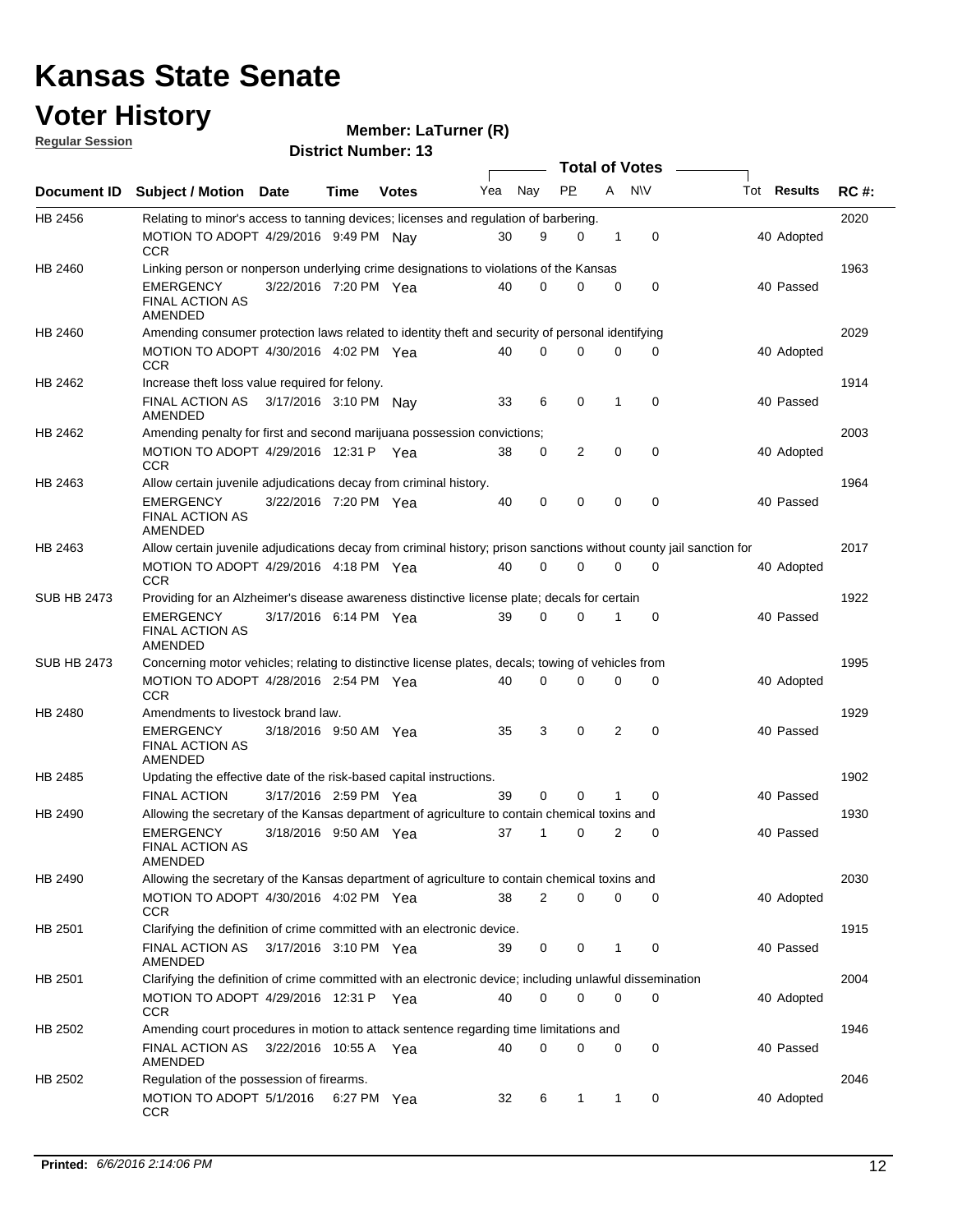#### **Voter History**

#### **Member: LaTurner (R)**

**Document ID** Subject / Motion Date Time Votes Yea Nay PP A NIV Tot Results RC #: **District Number: 13 Date Votes Total of Votes Tot Results Regular Session** Nav 1965 EFA SUB BILL AS 3/22/2016 7:20 PM Yea 40 0 0 0 40 Passed S SUB FOR HB 2509 AMENDED Senate Substitute for HB 2509 - Concerning administrative fees for economic development 2037 MOTION TO ADOPT 4/30/2016 11:03 P Yea  $\begin{array}{cccccc} 38 & 2 & 0 & 0 & 0 \end{array}$ S SUB HB 2509 **CCR** Concerning administrative fees for economic development programs administered by the Yea 38 2 0 0 0 38 40 Adopted 1931 3/18/2016 EMERGENCY Yea 40 9:50 AM 38 0 0 0 2 Passed HB 2512 FINAL ACTION Allowing students early access to the CPA examination. 1903 3/17/2016 FINAL ACTION Yea 40 2:59 PM 39 0 0 0 1 Passed HB 2516 Asbestos control act, state licensing requirements and federal compliance. 1947 3/22/2016 FINAL ACTION Yea 40 10:55 A 39 1 0 0 0 Passed HB 2518 Mandatory electronic filing of death certificates. 1923 3/17/2016 EMERGENCY Yea 40 6:14 PM 38 1 0 0 1 Passed HB 2522 FINAL ACTION AS AMENDED Clarifying facial imaging practices for drivers' licenses. 1996 4/28/2016 MOTION TO ADOPT Yea 40 2:54 PM 40 0 0 0 0 Adopted HB 2522 **CCR** Concerning the division of vehicles; relating to driver's licenses and identification cards; renewal; use of facial 1904 3/17/2016 FINAL ACTION Yea 40 2:59 PM 39 0 0 0 1 Passed HB 2536 Amendments regarding accountant licensure. 1899 MOTION TO 3/16/2016 3:46 PM Nay 14 21 4 1 0 40 Rejected HB 2545 AMEND **Baumgardner** Release of information in support of arrest warrants and search warrants. 1916 FINAL ACTION AS 3/17/2016 3:10 PM Yea 39 0 0 1 0 40 Passed HB 2545 AMENDED Release of information in support of arrest warrants and search warrants. 2005 MOTION TO ADOPT 4/29/2016 12:31 PYea  $40\quad 0\quad 0\quad 0\quad 0$  0 0 0 40 Adopted HB 2545 **CCR** Release of information in support of arrest warrants and search warrants. 1948 3/22/2016 FINAL ACTION AS Yea 40 HB 2547 AMENDED Wildlife; naming the mined land wildlife area bison herd; amending provisions of the 10 0 0 0 0 10 Passed 1949 3/22/2016 FINAL ACTION Yea 40 HB 2549 Requests for law enforcement assistance from foreign jurisdictions. Yea 36 4 0 0 0 40 Passed 1988 3/24/2016 EMERGENCY Yea 40 4:08 PM 39 0 0 0 1 Passed HB 2558 FINAL ACTION AS AMENDED Regulation of election campaign workers. 1924 EMERGENCY 3/17/2016 6:14 PM Nay 36 3 0 1 0 40 Passed HB 2563 FINAL ACTION AS AMENDED Application fee for restricted motorized bicycle driver's license. 1985 MOTION TO ADOPT 3/24/2016 3:27 PM Yea  $\,$  40  $\,$  0  $\,$  0  $\,$  0  $\,$  0  $\,$  0  $\,$  40 Adopted HB 2563 **CCR** Application fee for restricted motorized bicycle driver's license. 1925 3/17/2016 EMERGENCY Yea 40 6:14 PM 39 0 0 0 1 Passed HB 2567 FINAL ACTION Reinstating resident tuition and fees for certain military veterans and dependents. 1987 EFA SUB BILL AS 3/24/2016 4:08 PM Yea 39 0 0 1 0 40 Passed HB 2571 Licensure renewal of community mental health centers.

AMENDED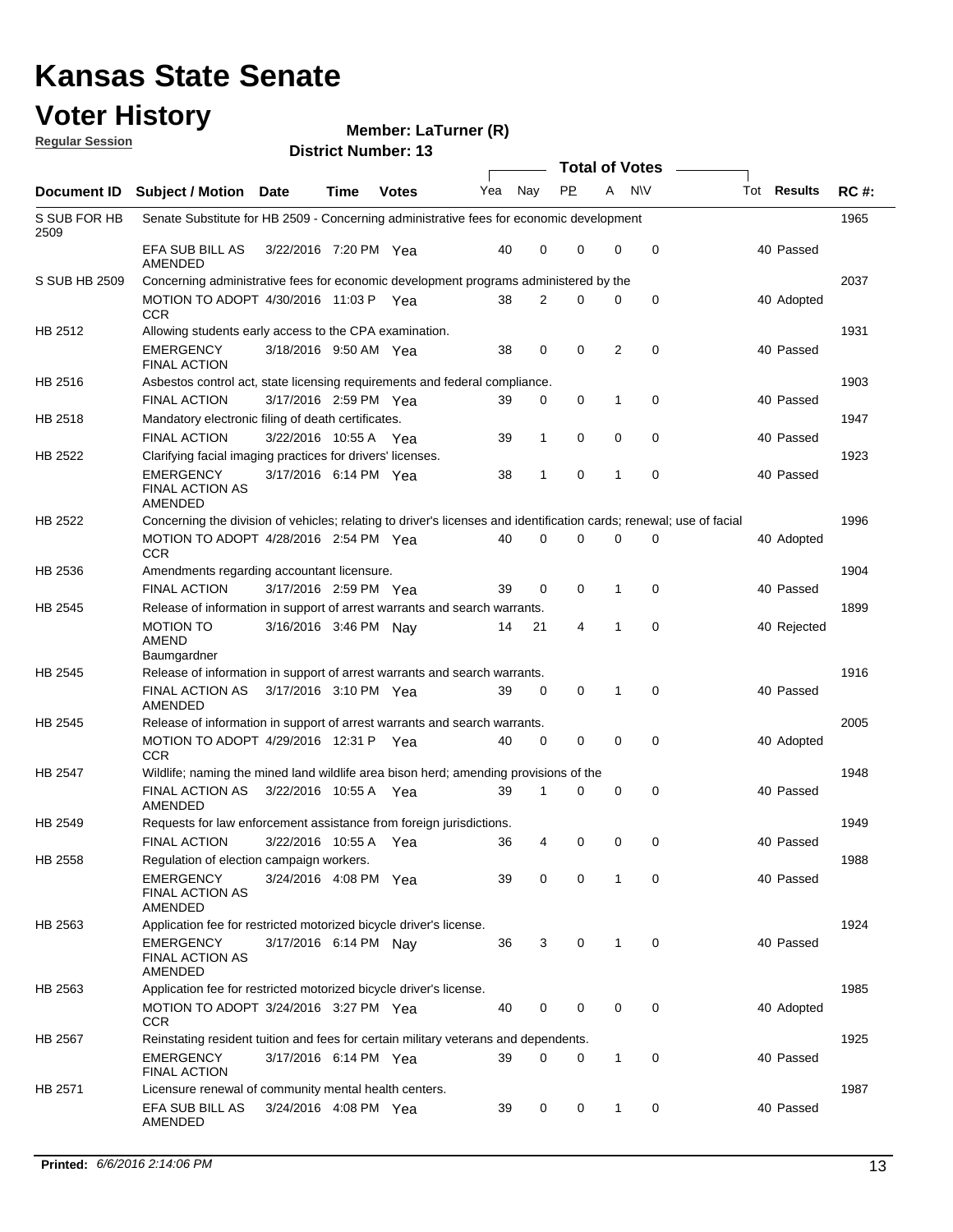#### **Voter History Regular Session**

**LaTurner (R)**

| <u>noquial oceanull</u> |                                                                                                                             |                       |      | <b>District Number: 13</b> |     |                |             |                |                       |                    |             |
|-------------------------|-----------------------------------------------------------------------------------------------------------------------------|-----------------------|------|----------------------------|-----|----------------|-------------|----------------|-----------------------|--------------------|-------------|
|                         |                                                                                                                             |                       |      |                            |     |                |             |                | <b>Total of Votes</b> |                    |             |
| <b>Document ID</b>      | <b>Subject / Motion Date</b>                                                                                                |                       | Time | <b>Votes</b>               | Yea | Nay            | <b>PP</b>   | A              | N\V                   | Tot <b>Results</b> | <b>RC#:</b> |
| HB 2610                 | Designating the junction of interstate highway 70 and commerce parkway as the chief warrant                                 |                       |      |                            |     |                |             |                |                       |                    | 1950        |
|                         | FINAL ACTION AS<br>AMENDED                                                                                                  | 3/22/2016 10:55 A Yea |      |                            | 40  | 0              | $\Omega$    | 0              | 0                     | 40 Passed          |             |
| HB 2610                 | Designating the junction of interstate highway 70 and commerce parkway as the chief warrant officer 4 David                 |                       |      |                            |     |                |             |                |                       |                    | 1997        |
|                         | MOTION TO ADOPT 4/28/2016 2:54 PM Yea<br><b>CCR</b>                                                                         |                       |      |                            | 39  |                | 0           | 0              | $\Omega$              | 40 Adopted         |             |
| HB 2615                 | Charitable healthcare providers; continuing education credits for gratuitous care of                                        |                       |      |                            |     |                |             |                |                       |                    | 1932        |
|                         | EMERGENCY<br><b>FINAL ACTION AS</b><br><b>AMENDED</b>                                                                       | 3/18/2016 9:50 AM Yea |      |                            | 38  | 0              | 0           | $\overline{2}$ | $\mathbf 0$           | 40 Passed          |             |
| HB 2615                 | Charitable healthcare providers; continuing education credits for gratuitous care of                                        |                       |      |                            |     |                |             |                |                       |                    | 2006        |
|                         | MOTION TO ADOPT 4/29/2016 12:31 P Yea<br><b>CCR</b>                                                                         |                       |      |                            | 38  | 0              | 2           | 0              | 0                     | 40 Adopted         |             |
| HB 2615                 | Relating to the licensure of and regulation of certain health care                                                          |                       |      |                            |     |                |             |                |                       |                    | 2049        |
|                         | MOTION TO ADOPT 5/1/2016 9:50 PM Yea<br><b>CCR</b>                                                                          |                       |      |                            | 40  | 0              | $\mathbf 0$ | $\mathbf 0$    | $\mathbf 0$           | 40 Adopted         |             |
| HB 2617                 | Workers compensation; medical administrator; electronic filing.                                                             |                       |      |                            |     |                |             |                |                       |                    | 1951        |
|                         | FINAL ACTION AS<br>AMENDED                                                                                                  | 3/22/2016 10:55 A Yea |      |                            | 40  | 0              | $\mathbf 0$ | 0              | 0                     | 40 Passed          |             |
| HB 2617                 | Workers compensation; medical administrator; electronic filing; records disclosure.                                         |                       |      |                            |     |                |             |                |                       |                    | 2021        |
|                         | MOTION TO ADOPT 4/29/2016 9:49 PM Yea<br><b>CCR</b>                                                                         |                       |      |                            | 39  | 0              | 0           | $\mathbf{1}$   | $\mathbf 0$           | 40 Adopted         |             |
| HB 2622                 | Board of regents; updating fees and making amendments to the Kansas private and                                             |                       |      |                            |     |                |             |                |                       |                    | 1933        |
|                         | <b>EMERGENCY</b><br><b>FINAL ACTION AS</b><br>AMENDED                                                                       | 3/18/2016 9:50 AM Yea |      |                            | 36  | 2              | 0           | 2              | 0                     | 40 Passed          |             |
| HB 2622                 | Board of regents; updating fees and making amendments to the Kansas private and                                             |                       |      |                            |     |                |             |                |                       |                    | 1998        |
|                         | MOTION TO ADOPT 4/28/2016 2:54 PM Yea<br><b>CCR</b>                                                                         |                       |      |                            | 34  | 6              | 0           | 0              | 0                     | 40 Adopted         |             |
| HB 2632                 | Establishing the pooled money investment board as a separate state agency for purposes of                                   |                       |      |                            |     |                |             |                |                       |                    | 1952        |
|                         | FINAL ACTION AS<br>AMENDED                                                                                                  | 3/22/2016 10:55 A Yea |      |                            | 40  | 0              | 0           | 0              | 0                     | 40 Passed          |             |
| HB 2632                 | Concerning economic development financing programs; tax increment financing; STAR                                           |                       |      |                            |     |                |             |                |                       |                    | 2042        |
|                         | MOTION TO ADOPT 5/1/2016 4:49 PM Yea<br><b>CCR</b>                                                                          |                       |      |                            | 40  | $\Omega$       | 0           | 0              | $\mathbf 0$           | 40 Adopted         |             |
| S SUB HB 2655           | Senate Substitute for HB 2655 by Committee on Ways and Means - Amendments to the CLASS Act                                  |                       |      |                            |     |                |             |                |                       |                    | 1974        |
|                         | <b>MOTION TO</b><br><b>AMEND Francisco</b>                                                                                  | 3/24/2016 11:34 A     |      | Nav                        | 8   | 30             | 1           | 1              | 0                     | 40 Rejected        |             |
| S SUB HB 2655           | Senate Substitute for HB 2655 by Committee on Ways and Means - Amendments to the CLASS Act                                  |                       |      |                            |     |                |             |                |                       |                    | 1975        |
|                         | EFA SUB BILL AS<br>AMENDED                                                                                                  | 3/24/2016 12:56 P Yea |      |                            | 32  | 5              | 3           | 0              | 0                     | 40 Passed          |             |
| HB 2662                 | Claims against the state.                                                                                                   |                       |      |                            |     |                |             |                |                       |                    | 2007        |
|                         | EMERGENCY<br><b>FINAL ACTION AS</b><br>AMENDED                                                                              | 4/29/2016 12:31 P Yea |      |                            | 38  | $\overline{2}$ | 0           | 0              | 0                     | 40 Passed          |             |
| HB 2696                 | Amending jurisdiction of university of Kansas medical center police officers.                                               |                       |      |                            |     |                |             |                |                       |                    | 1953        |
|                         | FINAL ACTION AS<br>AMENDED                                                                                                  | 3/22/2016 10:55 A Yea |      |                            | 38  | 2              | 0           | 0              | 0                     | 40 Passed          |             |
| HB 2696                 | Creating the Kansas highway patrol staffing and training fund; relating to the law enforcement training center fund and the |                       |      |                            |     |                |             |                |                       |                    | 2038        |
|                         | MOTION TO ADOPT 4/30/2016 11:03 P Yea<br><b>CCR</b>                                                                         |                       |      |                            | 36  | 4              | 0           | 0              | 0                     | 40 Adopted         |             |
| HB 2739                 | State agencies; performance based budgeting; program service inventory; integrated budget                                   |                       |      |                            |     |                |             |                |                       |                    | 2008        |
|                         | EMERGENCY<br><b>FINAL ACTION AS</b><br>AMENDED                                                                              | 4/29/2016 12:31 P Yea |      |                            | 40  | 0              | 0           | 0              | 0                     | 40 Passed          |             |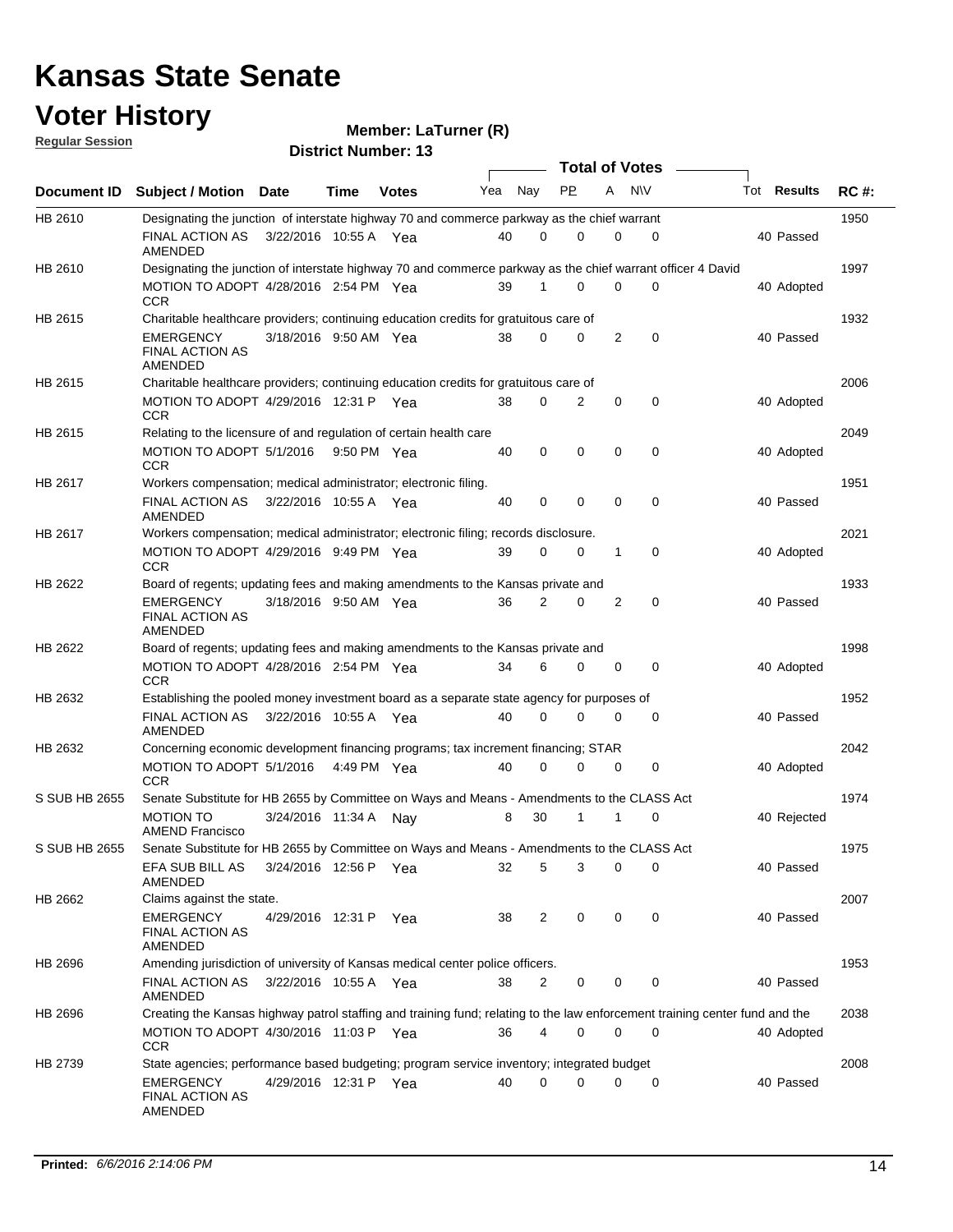# **Voter History**<br>**Regular Session**

**Member: LaTurner (R)** 

|  | <b>Regular Session</b> |  |
|--|------------------------|--|
|  |                        |  |

| Document ID      |                                                                                              |                       |      |              |     |                | <b>Total of Votes</b> |                |             |              |             |
|------------------|----------------------------------------------------------------------------------------------|-----------------------|------|--------------|-----|----------------|-----------------------|----------------|-------------|--------------|-------------|
|                  | <b>Subject / Motion Date</b>                                                                 |                       | Time | <b>Votes</b> | Yea | Nay            | <b>PP</b>             | A              | <b>NV</b>   | Tot Results  | <b>RC#:</b> |
| HB 2739          | State finances; performance based budgeting; program service inventory; integrated budget    |                       |      |              |     |                |                       |                |             |              | 2039        |
|                  | MOTION TO ADOPT 4/30/2016 11:03 P Yea<br><b>CCR</b>                                          |                       |      |              | 40  | 0              | 0                     | 0              | 0           | 40 Adopted   |             |
| <b>HCR 5008</b>  | Right of public to hunt, fish and trap.                                                      |                       |      |              |     |                |                       |                |             | 1917         |             |
|                  | <b>FINAL ACTION</b><br><b>RESOLUTION</b>                                                     | 3/17/2016 3:10 PM Yea |      |              | 36  | 0              | 3                     | 1              | $\mathbf 0$ | 40 Adopted   |             |
| <b>HCR 5024</b>  | Urging the U.S. President to not send terrorist detainees to Kansas or elsewhere in the U.S. |                       |      |              |     |                |                       |                |             |              | 1894        |
|                  | <b>MOTION TO</b><br><b>AMEND Francisco</b>                                                   | 3/15/2016 4:59 PM Nay |      |              | 7   | 29             | 2                     | $\overline{2}$ | $\mathbf 0$ | 40 Rejected  |             |
| <b>HCR 5024</b>  | Urging the U.S. President to not send terrorist detainees to Kansas or elsewhere in the U.S. |                       | 1898 |              |     |                |                       |                |             |              |             |
|                  | EMERGENCY<br><b>FINAL ACTION</b><br><b>RESOLUTION</b>                                        | 3/15/2016 5:30 PM Yea |      |              | 32  | $\overline{7}$ | 0                     |                | 0           | 40 Adopted   |             |
| <b>BECK</b>      | State Board of Indigents Defense Services Paul Beck                                          |                       |      |              |     |                |                       |                |             |              | 1976        |
|                  | <b>SENATE</b><br><b>APPOINTMENT</b>                                                          | 3/24/2016 12:56 P Yea |      |              | 40  | 0              | 0                     | 0              | 0           | 40 Confirmed |             |
| <b>BROWNLEE</b>  | Kansas Racing and Gaming Commission Donald Brownlee                                          |                       |      |              |     |                |                       |                |             |              | 1784        |
|                  | <b>SENATE</b><br><b>APPOINTMENT</b>                                                          | 1/28/2016 3:50 PM Yea |      |              | 40  | 0              | 0                     | 0              | 0           | 40 Confirmed |             |
| <b>BUCHELE</b>   | Kansas Bioscience Authority Ken Buchele                                                      |                       |      |              |     |                |                       |                |             |              | 1824        |
|                  | <b>SENATE</b><br><b>APPOINTMENT</b>                                                          | 2/17/2016 3:16 PM Yea |      |              | 40  | 0              | $\mathbf 0$           | $\mathbf 0$    | $\mathbf 0$ | 40 Confirmed |             |
| <b>COOPER</b>    | State Board of Tax Appeals James (Jay) Cooper                                                |                       |      |              |     |                |                       |                |             |              | 1825        |
|                  | <b>SENATE</b><br><b>APPOINTMENT</b>                                                          | 2/17/2016 3:16 PM Yea |      |              | 40  | 0              | 0                     | 0              | $\mathbf 0$ | 40 Confirmed |             |
| <b>DONNELLY</b>  | Kansas Development Finance Authority Chris Donnelly                                          |                       |      |              |     |                |                       |                |             |              | 1780        |
|                  | <b>SENATE</b><br><b>APPOINTMENT</b>                                                          | 1/28/2016 3:50 PM Yea |      |              | 40  | 0              | 0                     | $\mathbf 0$    | $\mathbf 0$ | 40 Confirmed |             |
| <b>GEORGE</b>    | Kansas Bioscience Authority Pat George                                                       |                       |      |              |     |                |                       |                |             |              | 1826        |
|                  | <b>SENATE</b><br><b>APPOINTMENT</b>                                                          | 2/17/2016 3:16 PM Yea |      |              | 40  | 0              | 0                     | 0              | 0           | 40 Confirmed |             |
| <b>JACOBS</b>    | Kansas Employment Security Board of Review Valerie Jacobs                                    |                       | 1827 |              |     |                |                       |                |             |              |             |
|                  | <b>SENATE</b><br><b>APPOINTMENT</b>                                                          | 2/17/2016 3:16 PM Yea |      |              | 40  | 0              | 0                     | 0              | 0           | 40 Confirmed |             |
| <b>KESSINGER</b> | Kansas Racing and Gaming Commission Jan Kessinger                                            |                       |      |              |     |                |                       |                |             |              | 1785        |
|                  | <b>SENATE</b><br><b>APPOINTMENT</b>                                                          | 1/28/2016 3:50 PM Yea |      |              | 40  | 0              | 0                     | 0              | 0           | 40 Confirmed |             |
| <b>MELUGIN</b>   | State Civil Service Board Raymond Melugin                                                    |                       |      |              |     |                |                       |                |             |              | 1787        |
|                  | <b>SENATE</b><br><b>APPOINTMENT</b>                                                          | 1/28/2016 3:55 PM Yea |      |              | 40  | 0              | 0                     | 0              | 0           | 40 Confirmed |             |
| <b>MORAN</b>     | University of Kansas Hospital Authority Robba Moran                                          |                       |      |              |     |                |                       |                |             |              | 1977        |
|                  | <b>SENATE</b><br>APPOINTMENT                                                                 | 3/24/2016 12:56 P Yea |      |              | 40  | 0              | 0                     | 0              | 0           | 40 Confirmed |             |
| <b>MOYER</b>     | State Lottery Commission Catherine Moyer                                                     |                       |      |              |     |                |                       |                |             |              | 1781        |
|                  | <b>SENATE</b><br><b>APPOINTMENT</b>                                                          | 1/28/2016 3:50 PM Yea |      |              | 40  | 0              | 0                     | $\mathbf 0$    | 0           | 40 Confirmed |             |
| <b>MULLIN</b>    | State Board of Regents Dennis Mullin                                                         |                       |      |              |     |                |                       |                |             |              | 1777        |
|                  | <b>SENATE</b><br>APPOINTMENT                                                                 | 1/28/2016 3:50 PM Yea |      |              | 40  | 0              | 0                     | 0              | $\mathbf 0$ | 40 Confirmed |             |
| <b>MURFIN</b>    | State Board of Regents David Murfin                                                          |                       |      |              |     |                |                       |                |             |              | 1778        |
|                  | <b>SENATE</b><br><b>APPOINTMENT</b>                                                          | 1/28/2016 3:50 PM Yea |      |              | 40  | 0              | 0                     | $\mathbf 0$    | 0           | 40 Confirmed |             |
| <b>NEUFELD</b>   | Kansas Human Rights Commission Melvin Neufeld                                                |                       |      |              |     |                |                       |                |             |              | 1978        |
|                  | <b>SENATE</b><br>APPOINTMENT                                                                 | 3/24/2016 12:56 P Yea |      |              | 40  | 0              | 0                     | 0              | 0           | 40 Confirmed |             |